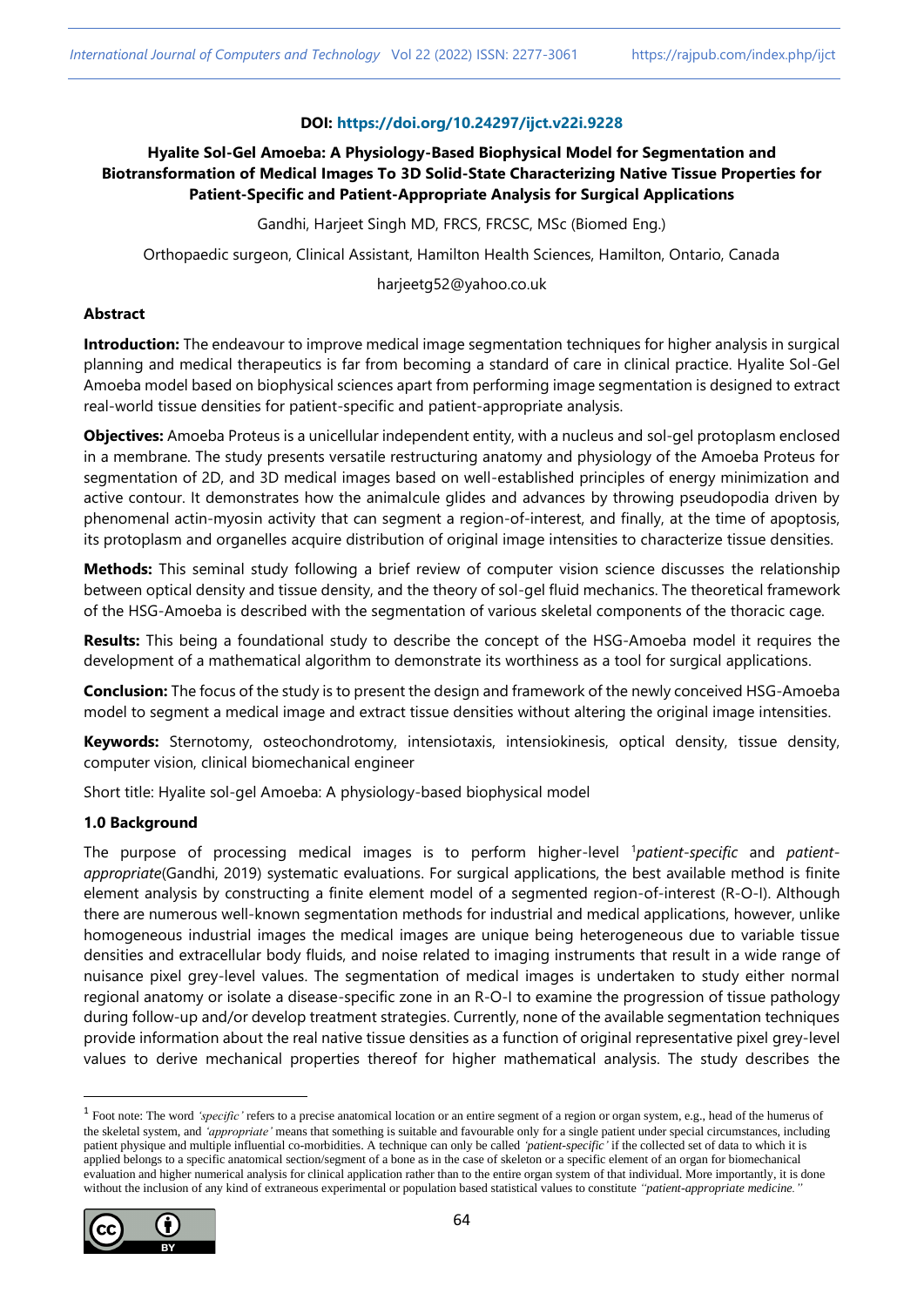biomimetic mechanisms of the proposed hyalite sol-gel Amoeba (HSG-Amoeba) model for the segmentation of medical images to finally extract tissue densities based on each pixel grey-level value and calculate elastic modulus using one of the known power laws for finite element analysis and select an implant to reconstruct the anatomy of a bone. In addition, it reviews related computer vision science and the relevance of optical density to elucidate the distribution of representative tissue densities in an image.

The rationale to prefer Amoeba Proteus as a motif for image segmentation is its dynamic physiological processes such as asexual reproduction, formation of pseudopodia for motility, and alternating sol-gel phases in the cytoplasm that occur at the molecular level. The energy-dependent autonomous function for its motility is based on chemical feedback and external stimulus-response phenomenon that arise from its immediate environment. To reach its energy source and forage the environment precisely based on certain cues the Amoeba Proteus throws out as many pseudopodia as needed. The motion is generated by spontaneous coupling and decoupling of the Actin network in the endoplasm to extend its pseudopodia(Blanchoin et al., 2014; Pollard & Borisy, 2003).

## **2.0 Pertinent aspects of computer vision**

The development of computer vision has become an everyday facultative instrument to facilitate many functions of the human visual system to assist in diagnosis and planning medical treatments. Human vision has a special advantage over computer vision, in that, it can subjectively judge and react to qualitative and quantitative material properties of fluids and solids from their appearance and density without engaging other sensory faculties. From this perspective, the HSG-Amoeba model is a step toward the derivation of material density, hence the mechanical properties of the biological materials that concern the present study within the field of clinical biomechanical engineering and concepts of computer vision.

An image is an optical virtual reality pattern of a real object represented in the form of intensities (multiple levels of brightness) distributed in another space referred to as image space relative to the real-world physical space of a real 2D or 3D object. Any digital image in image space has a minimum of two functional variables – one as its brightness in the form of grey tones or grey-level values and the second as its location in the x and y coordinates of 2D space. For the concept to be clinically valuable the virtual image space must correspond to the real-world physical space for accurate diagnosis and to translate it into pathological anatomy for enhancing the patient management skills of physicians and positioning of instruments for specific operations, whether it is interventional radiology or computer navigated endoscopic surgery.

In an image, the optimal size and number of pixels are important for image resolution, but each pixel does not have significant details except the grey-level value. In processing medical images segmentation and registration are the most primitive activities to define an object or an R-O-I within a busy image like the thorax. Unfortunately, there is no ideal universal segmentation method that can be applied to all kinds of medical images. Automatic segmentation is not picture-perfect due to the variable anatomy and the heterogeneous nature of the medical images, therefore manual interaction with an expert becomes necessary.

Almost all medical digital images are a collection of complete and partial anatomy of organs containing physical properties of various constituting tissues stored as discrete mathematical functions in the form of image data. The imaging modality used must reproduce a true representation of the real-world physical space such that the information provided is meaningful. And the image processing technology for segmentation can transform the subjective biological properties into objective mathematical quantities embedded in the registered image and is ultimately made available for clinical applications. The design of the segmentation algorithm should be such that it can put together information of all pixels within the region-of-interest without ambiguities and in continuity rather than piecewise information fitted together like a patchwork.

In radiology, visual illusions are not uncommon due to the busy physical environment of the image to distract the observers(Buckle et al., 2013). The human visual system can only discriminate around 30 consecutive brightness levels in an image, beyond which the eyes would be unable to distinguish between neighbouring grey tones(GEOFF DOUGHERTY, 2009). An ideal segmentation method to isolate an R-O-I is of greater value than visual isolation by human vision only if the method creates the virtual image space such that it corresponds to the real physical space. At the same time, the designed mathematical algorithm can reverse the inverse R-O-I in the image space to the real-world physical space in the form of quantitative data. So that original tissue

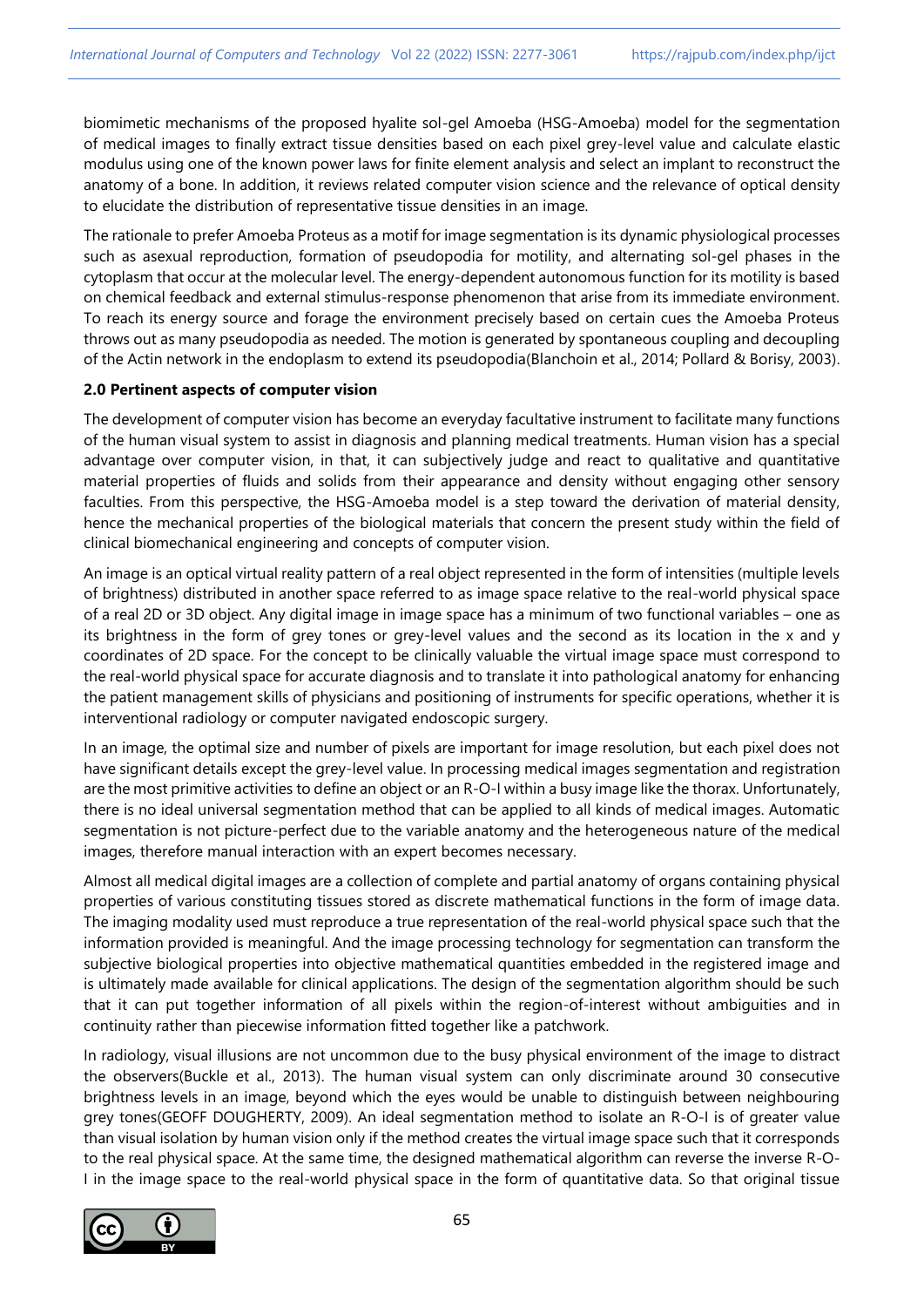densities and material properties of the imaged biological tissues can be realized as a set of data to carry out higher practical analysis for clinical applications.

Medical images are much more than just foreground and background binary images, being conglomerates of a variety of tissues, overlapping each other without distinct sharp margins between neighbours as there are no empty spaces in the living animal anatomy. The segmentation method should not exclude desirable or include undesirable pixels, particularly when it is applied to a malignant lesion during follow-up and surgical intervention. As there can be progressive changes in the tissue properties in the neighbourhood structures, it should also provide the tissue properties to meet the haptic needs of surgical application during surgical manipulation such as incision, retraction, and resection.

It is an intense exercise to segregate R-O-I within medical images generated by radiation and magnetic resonance modalities that represent remote hidden internal structures with multiple layers of highly heterogeneous tissues. It is like remote sensing military-strategic applications, environment surveillance surrounding autonomous vehicles, and dense woodlands in urban areas to extract accurate information for various applications. In such cases, object-oriented thresholding, edge detection, and statistics-based segmentation techniques are less than ideal compared to machine learning algorithms(Wang et al., 2016). In the case of complex busy and diverse image content deep learning convolutional neural network provides superior results(Saito et al., 2016) and a fully convolutional network with a multilayer convolution network structure with the addition of a de-convolutional layer can segment region-of-interest pixel-by-pixel(Dolz et al., 2018; Jones, 2014).

## **2.1 Variable tissue densities and image intensities**

The biological structures consist of a variety of tissues such as skin, mucosa, and glandular tissues; fibrous and muscular tissues; joint capsule, ligaments, and varying densities of bone depending on site, age, gender, and physical activities. Each of these tissues has different densities and material properties that cause a variable degree of attenuation (reduce by absorption) and scatter of x-ray photons. A varying degree of water content influences the response to the magnetic resonance producing extremely heterogeneous images. Currently, bone density expressed in Hounsfield unit (HU), or computed tomography (CT) number is the average grey-level value of several pixels. The Hounsfield scale in terms of radiodensity is based on a linear relationship to the attenuation coefficient of distilled water equal to zero HU. Generally, bone mineral density (BMD) is calculated by subtracting soft tissue density as a differential between the absorption of two varying energy x-ray beams passing through a composite structure made-up of soft tissues and skeleton. To extract tissue material properties for clinical applications mathematical calculations are undertaken to correlate HU, BMD, bone apparent density, and modulus of elasticity. Bone as seen in an image usually has a density equivalent to or more than 50 Hounsfield units, the air is -1000HU, water 0HU, and normal diaphyseal bone cortex +1000HU(GEOFF DOUGHERTY, 2009). At the time of segmentation, if the threshold chosen is more than 250HU based on the intensity histogram for feature extraction, then any bone with extreme osteoporosis will be intentionally excluded, and no quantitative information about the pathological soft tissues will be included for analysis. A specialized image processing method is needed to provide quantitative tissue properties pixel-by-pixel based on grey-level values and intensity gradient to include all varieties of tissues in the field of interest. Computing piecewise information can be not only time-consuming but too expensive in cases of elective surgery for pre-operative planning. Medical image processing can only be called successful if it provides real-world physical space properties in the form of practical data that can be applied to clinical practice through higher image analysis during treatment planning realizing them into ameliorative therapeutic medical and surgical interventions.

## **2.2 Role of intensity histogram in processing medical images**

An intensity histogram is a statistical representation of the relationship between several pixels in each digital image and the distribution of the grey-level scale on the x, and y coordinates (Haralick, RM. & Shapiro, 1985) (Fig. 1). The distribution of the grey-level values can vary from pixel to pixel or many pixels in an image can share the same grey-level value. This variation is because of the number of photons reflecting from the object to strike the light-sensitive digital sensor plate (photo-site) of the recording modality generating the digital image. When

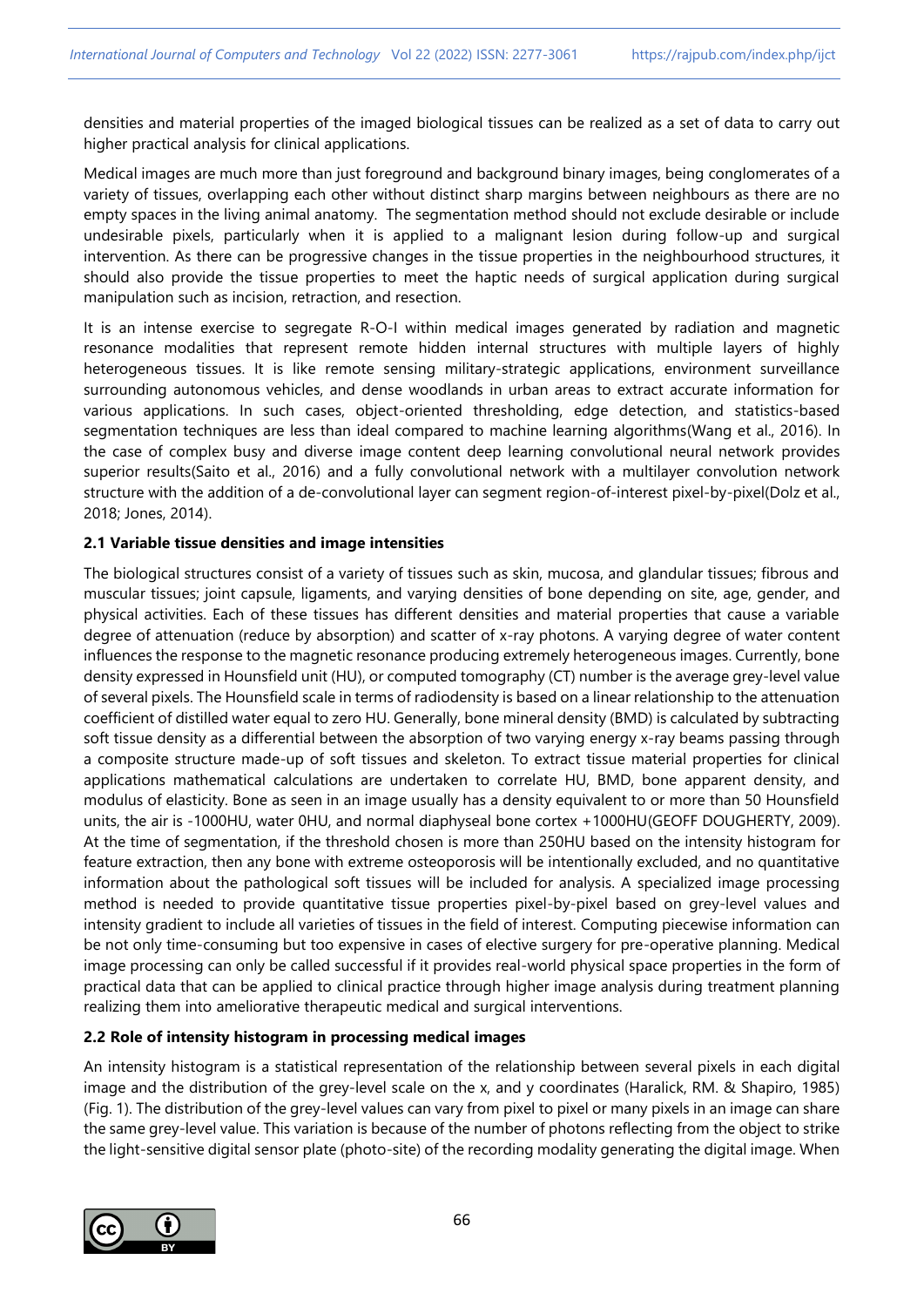the appearance of the exposed object has homogeneous surface properties and its surrounding environment also happens to have homogeneous but distinctive properties, then the image will be binary. In that case, the



**Figure 1** – A. Image of black and white objects; B. Multimodal graphic representation of the greyscale intensities; and C. greyscale intensity histogram of the same image.

intensity histogram will be bi-modal (0 and 1), which is considered useful for segmentation techniques. Other than being a black-and-white image, it does not provide any useful information regarding the nature of the object and its material properties without prior knowledge of the object. The intensity histograms are also the basis for further engineering of the image characteristics during pre-processing for enhancement and equalization of pixel grey-level values by spreading them evenly in each region of the image to increase its spectral value. Such intentional enhancement leads to the loss of original information creating an entirely new image with altered visual and apparent material properties. The equalization process also changes the number of grey-level values, corrupts many important features of the image, and would prevent the extraction of original quantities for higher image analysis. Following pre-processing, the intensity histogram of the new image is used to choose grey-level threshold values for segmentation and further image processing.

Thus, to enhance the image quality the original intensity histogram carrying important mathematical data from the digital image as a discrete function of the grey-level and representative number of pixels is lost forever. This is in addition to the loss of information when the heterogeneous 3D real-world representation of biological tissues is transformed into 2D medical digital images. Therefore, image enhancement is counterproductive in the case of medical images for segmentation when it comes to higher analysis for clinical applications.

As medical images are a record of attenuation due to absorption and dispersion of x-ray photons, so their greylevel values are the best parameters to extract natural values of tissue densities occurring in a patient's physical space. Only true grey-level values representative of heterogeneous tissue densities of internal structures of the body are clinically valuable. To achieve this objective there is a crucial need for further development of imaging modalities and standardization of current technical parameters, such as x-ray beam strength, exposure time, and subject-related parameters.

## **3.0 Application of optical density principles to tissue density**

Optical density is a measure of electromagnetic waves of visible light or ionizing radiation transmitted through an object and registered as brightness on a recording unit. Mathematically, it is a relative measure of numbers, a logarithmic intensity ratio of absorbance and transmittance of an electromagnetic wave through a material, hence without any measurement unit. Therefore, attenuation of the wave as the property of a material on a logarithmic scale is expressed as  $OpD = -log_{10}$  Intensity of incident light / Intensity of transmitted light. In the case of x-ray images, the optical density can be expressed as Tissue attenuation density =  $-log_{10}$  Intensity of incident x-ray beam / Intensity of transmitted x-ray. The optical density of a transparent object is zero if 100% of the wave is transmitted through it. If 10% of light passes through a medium its optical density is 1 and, for 1% and 0.1% the number would be 2 and 3 respectively(GEOFF DOUGHERTY, 2009). Higher optical density materials register darker with relatively little brightness. The higher the exposure to light or x-ray of a lightsensitive film coated with silver halide emulsion darker would be the response. The exposure is the total amount

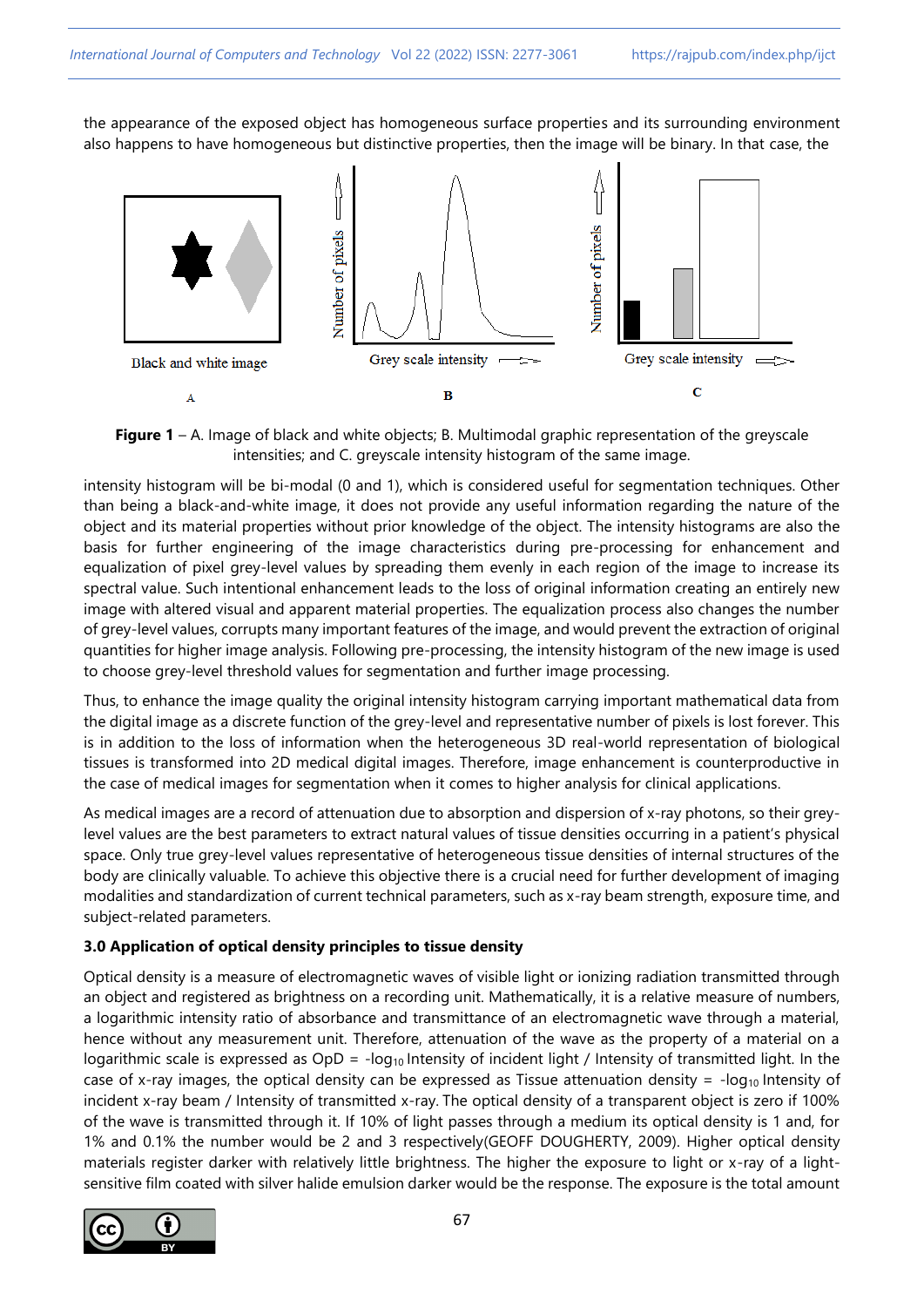of incident electromagnetic waves, which is expressed as the product of exposure time and recorded brightness intensity. The particle analog image is different from a digital image. The intensity of the digital image is the function of the quantized pixel grey-level value. A useful logarithmic scale can be developed to relate pixel greylevel scale or intensity gradient and optical density of biological tissues based on the principle of relationship between the optical density of the emulsion concentration and log of relative exposure, as its response in the form of image intensity or brightness.

An advanced-level algorithm can be developed based on the grey-level scale to measure the intensity gradient for matching and extraction of practical information. In forestry and agriculture, colour image analysis is undertaken to quantify chlorophyll in healthy and diseased leaves by using Color Pro<sup>©</sup> software (Electronic systems division). The software matches and measures the colour intensity of each leaf against an arbitrary colour unit in the form of intensity as the inverse integrated grey-level value per pixel, which is proportional to the actual concentration of chlorophyll per pixel in the image of any leaf generated under standard conditions of illumination(Swaroop & Sharma, 2016). When the 8-bit red, green, and blue colour image is transformed into a grey-level scale there will be more than 16 million colour or grey tones (2<sup>8</sup> x 2<sup>8</sup> x 2<sup>8</sup> = 256<sup>3</sup> = 16,777,216). If the Color Pro© technique is translated to a medical image intensity gradient with heterogeneous distribution of pixel grey-level values representing heterogeneous tissues responsible for variable intensity due to tissue density or concentration of mineral density in the case of bone tissue, it is possible to calculate bone density in each pixel. In various sub-zones of a segmented R-O-I in an image, individual tissue density can be calculated as a product of mineral or protein concentration per pixel and the number of pixels in the zone. In plant biochemistry, Color Pro<sup>®</sup> software has already been used to estimate the amount of protein in plant materials(Bannur et al., 1999).

## **3.1 Constructing an intensity-density histogram -**

Interestingly, the graphic relationship of optical density (concentration of emulsion) to the logarithm of relative exposure(GEOFF DOUGHERTY, 2009) is like that of pixel intensity grey-level scale to the concentration of chlorophyll in leaves. The quantity of chlorophyll in the leaves responsible for its optical density is like the amount of collagen proteins and calcium responsible for image intensity representing bone density. Hence, for



**Figure 2** – Three-dimensional histogram showing the relationship between intensity grey-scale and likely bone density, accompanying a symbolic raster image.

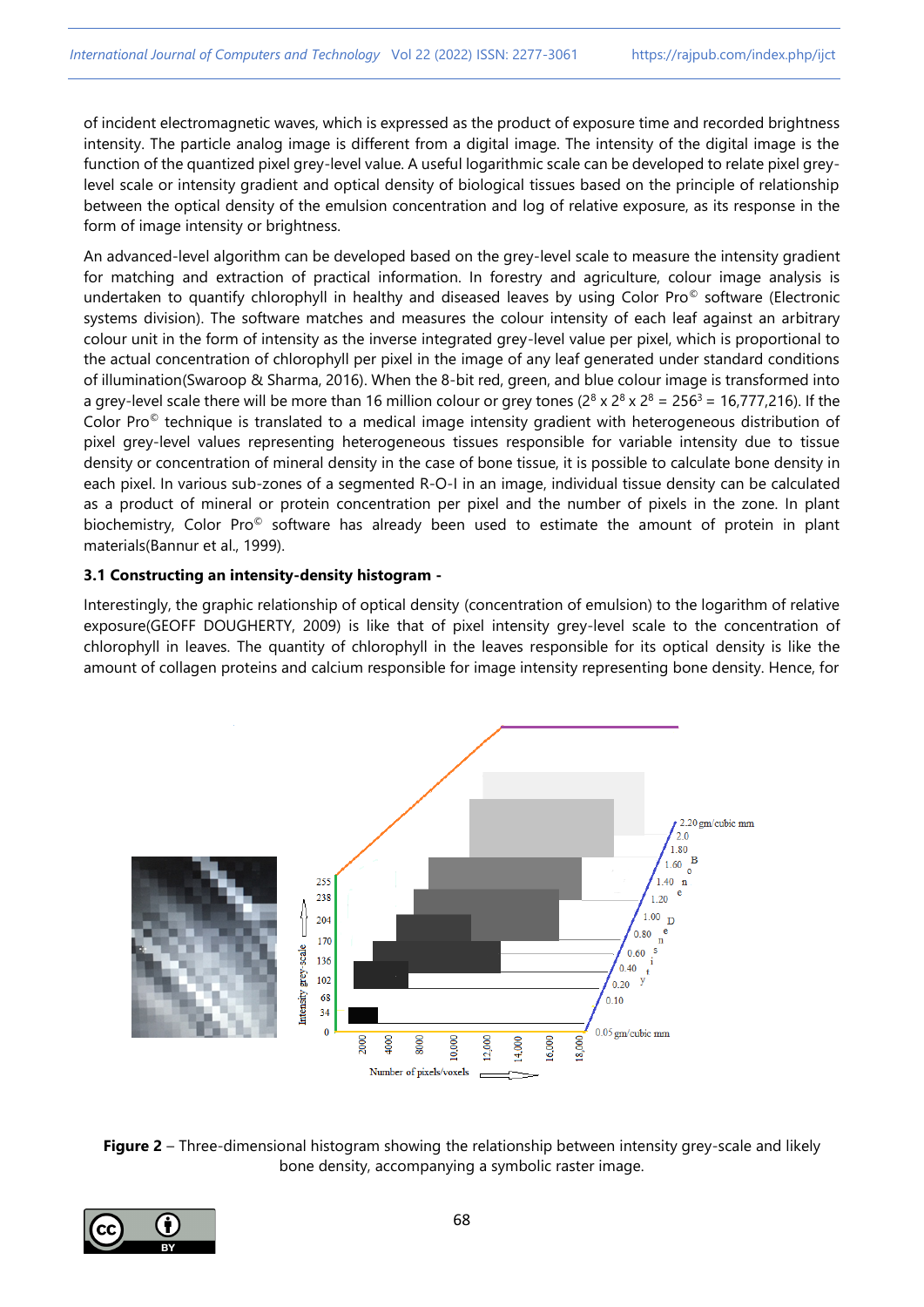estimation of tissue density and material properties thereof, the hypothetical algorithm flow can be - *Input medical image* → *optical density/pixel intensity value reader* → *pixel intensity value converter to Hounsfield unit* → *output image tissue density distribution record from Hounsfield unit* → *tissue density to tissue material property converter*. The tissue-specific material properties represented in pixel or voxel can be applied to the FE model and analyzed as patient-specific material properties under patient-appropriate loading conditions.

The set of data acquired from the uncorrupted image on the number of pixels and distribution of grey-level values from pixel intensity or each voxel in the 3D image can be converted to bone mineral density values in mg/mm<sup>3</sup> or gram/cm<sup>3</sup>. At the time of generating an intensity histogram for a 2D radiographic image alongside pixel quantities and pixel intensities, the calculated density values can be depicted on the z-axis. This combined set of data when represented on x, y, and z coordinates is termed here as the *intensity-density histogram* (Fig. 2). Thus, the standard 2 coordinate intensity histogram is converted into 3 coordinate histograms presenting grey-scale values on the x-axis, the number of pixels on the y-axis and calculated tissue density on the z-axis. The process of tissue density measurement because of x-ray beam attenuation, whether hard or soft tissues, is one of the salient features of the hyalite sol-gel HSG-Amoeba model to extract information from the distribution of the grey-level value of each pixel/voxel of a segmented image at the time of apoptosis of the model. From the distribution of tissue densities in the segmented R-O-I, the distribution of elastic modulus can be derived for finite element modeling and analysis of the anatomical structure objectively in a virtual environment to elucidate patient-specific quantification under patient-appropriate conditions.

The remainder of the article describes the structure of Amoeba Proteus and its biophysical properties, various phases, and algorithm scheme for the clinical application of the HSG-Amoeba model. The goal is to explore the application of the HSG-Amoeba model for modeling the thoracic skeleton, illustrated here on the sternum, and finite element analysis to carry out an n-of-1 trial, the subject of a future study, to choose an ameliorative implant for the reconstruction of the sternum following open-heart surgery.

## **4.0 Functional structure of Amoeba Proteus**

Amoeba Proteus is a single-celled eukaryote (having a nucleus) freshwater living organism. It has a completely self-sustaining organization in its protoplasm enclosed in a membrane to carry out metabolic processes and motility (Fig. 3). The heterogeneous protoplasm has outer ectoplasm and inner endoplasm containing all the essential elements. The encapsulated protoplasm with its organelles also helps create and preserve shape during motion. It is the flow of sol-gel nature of the protoplasm that effectively implements forward propagation powered by the assembly of actin filaments in the pseudopodium(Pollard & Borisy, 2003; Verkhovsky et al., 1999).



**Figure 3** – The basic structure of the Amoeba proteus.

The pseudopodium of the amoeba has a tubular cross-section with a rounded apex. These structures are formed instantaneously by the coordinated action of microfilaments present in the endoplasm pushing out the plasma membrane in the form of a projection, changing its shape rapidly to propel and advance towards the intended direction. The endoplasm is granular, and the ectoplasm contains Actin filaments, which motorize the organism to its target destination. The rapid adaptability of the organism to the environment, its versatile motility, and

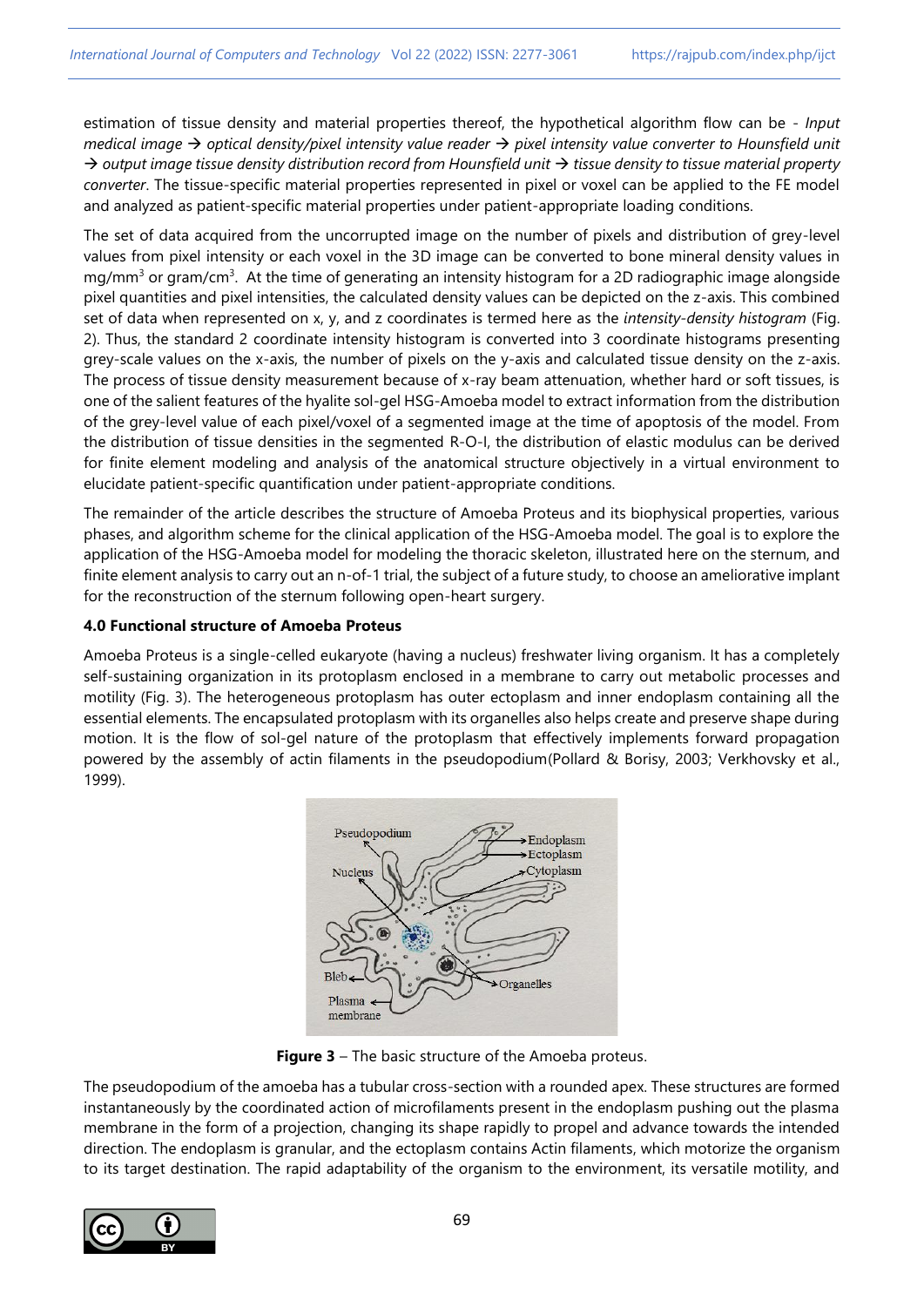the fate of the protoplasm at the time of its natural death (apoptosis) is the main physical characteristics that have been included in the design of the HSG-Amoeba model.

The three-dimensional structure of the Amoeba can throw out multiple temporary projections of pseudopodia to actuate and progressively promote directional movements determining its speed and trajectory(van Haastert, 2011). Generally, the motile cells in animals respond to directional chemical, electrical and thermal signals for orientation to move forward(Bahat & Eisenbach, 2006; Weiner, 2002; Zhao, 2009). The training of these cells on a variety of signals tends to modulate the trajectory of their pseudopodia. During movement in search for potential targets in the environment the spatial-temporal properties of the cells help extend these protrusions further. When there are multiple potential targets to forage the periphery of a large field as the source of directional signals the organism can generate as many new pseudopodia as necessary to effectively perform the search all around. Such a characteristic capability makes Amoeba robust and persistent in its search to cover a large area following the shortest path in the shortest time. This distinctiveness confers Amoeba to start several new pseudopodia all around to match the number of signaling targets facing it. The pseudopodia are formed normal to the membrane surface and by changing position the protrusion is biased to develop a trajectory towards a specific signal.

## **4.1 Sol-gel oscillating theory and function of Actin-myosin assembly**

A synthetic polymeric material undergoes self-oscillation under constant conditions without any off-on switch triggered by external stimuli(Onoda et al., 2017). The synthetic self-oscillating gels were designed by utilizing the Belousov-Zhabotinsky reaction(Tyson, 1994) that results in periodic reduction-oxidation changes and the emergence of spontaneous spatial-temporal patterns. In these kinds of self-oscillating gels, an object can be autonomously transported in a tubular self-oscillating gel by a peristaltic pumping motion. The viscosity oscillation amplitude of 2000 mPa is equal to the oscillation amplitude in the living amoeba(Onoda et al., 2015). It is well known from the network of percolation theory that the elastic modulus is proportional to density and the number of cross-linking points in space. Rheological properties of the sol-gel cytosol are such that at the final stage the HSG-Amoeba model attains stable sequential aggregation forming a solid-state based on percolation theory.





In the Amoeba, the sol of the endoplasm moves in the traveling direction and transforms to a gel state at the apex of the pseudopodia (Figs. 4). The gel in the ectoplasm transforms into sol to replenish the existing sol state of the endoplasm. This periodic sol-gel conversion is responsible for its movement. Hydrostatic pressure generated in the cell is caused by the contraction of the actin-myosin present in the ectoplasm layer. The flow occurs as the actin-myosin relaxes. The membrane potential of the Amoeba is known to have polarity inside and outside it, which likely controls and refines the direction of its movements(Bingley, 1966).

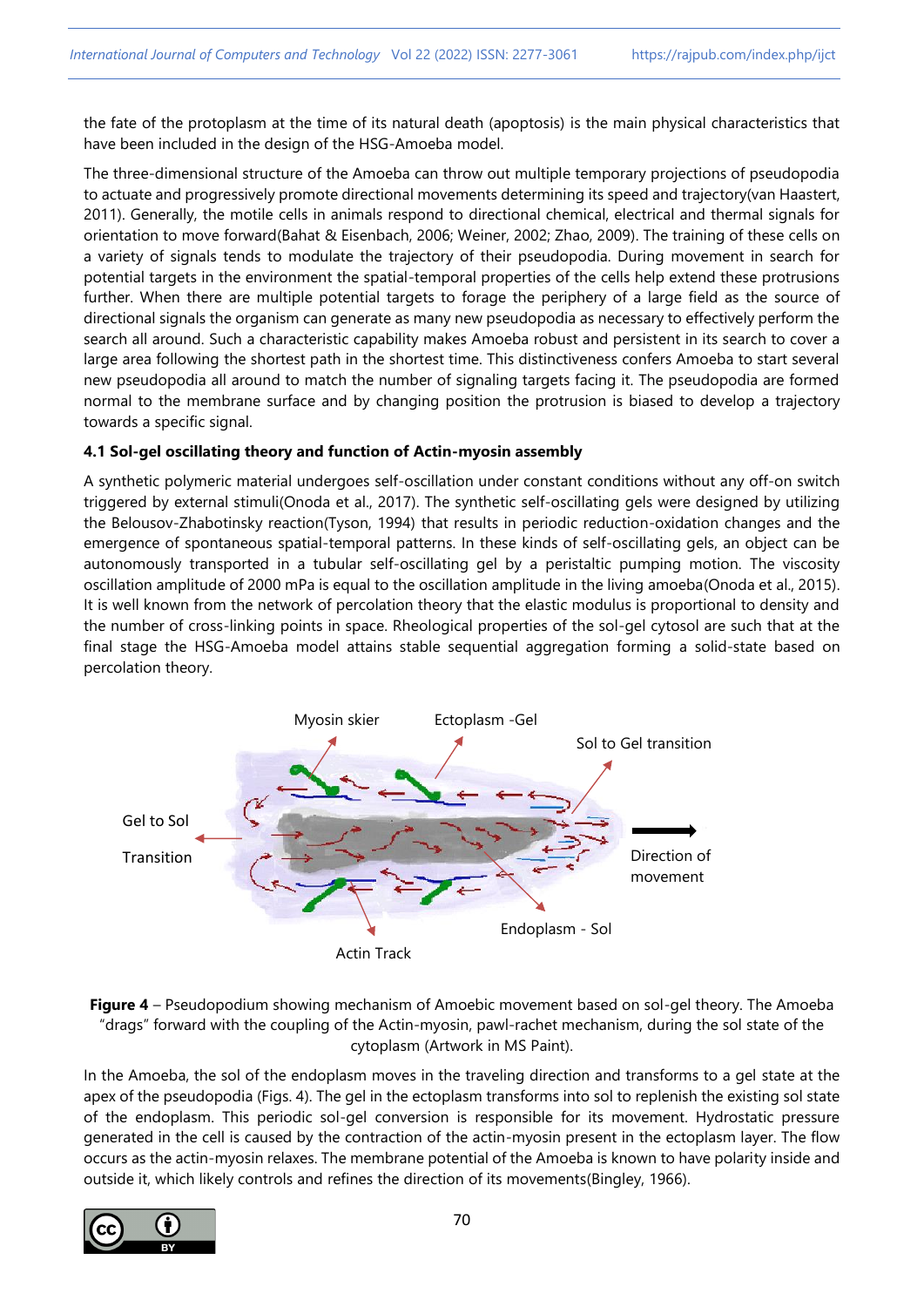Actin-myosin contraction in the 2D lamellipodium generates a centripetal action flow – powering the contraction, which results in a spatially graded flow. Actin growth at the boundary results in protrusion to counter retraction, and the balance between protrusion and retraction shapes the lamellipodium. It is this 2D model of actin-myosin mechanisms that reproduce steady-state shapes and speed, as well as self-polarization of a motile cell(Wolgemuth et al., 2011), whereas the dynamic model(Slepchenko & Loew, 2010; Wolgemuth et al., 2011) of Actin-myosin is an algorithm for modeling cell motility in realistic cell geometries.

#### **5.0 Physiology and physics of HSG-Amoeba model**

The physiology of the biophysical HSG-Amoeba model is governed by the principles of solid and fluid mechanics, bioelectricity, and biotransformation of protoplasm. It is founded on the assumption that Amoeba is a mass of protoplasm surrounded by a robust elastic membrane to be an independent entity, containing cytoskeleton assembly of actin-myosin with the ability to couple mechanically to generate forward motion(Blanchoin et al., 2014) and permanently decouple at termination. The flow of sol-gel protoplasm based on fluid mechanics assists in the motion and preservation of its shape. The endoplasm is made up of less viscous fluid sol and ectoplasm with its actin-myosin organelles is a highly viscous gel component (Fig. 4). The contraction and retraction of the gelatinous sol-gel extend the pseudopodium, and the resulting flow of the sol drives the gel towards the apex of the pseudopodium(Onoda et al., 2017). Mechanically, the heterogeneous gelatinous protoplasm along with a load of its organelles possessing viscoelastic properties(Marella & Udaykumar, 2004) is powered by the pawl-ratchet type coupling-decoupling mechanism of Actin-myosin to advance the pseudopodium forward (Fig. 5). These biological and mechanical processes collectively form the basis to empower the HSG-Amoeba model to generate motion of the organism by developing interaction with its substrate like that of a motile cell(Coskun & Coskun, 2011).





Like the biomechanical tactics by which the Amoeba Proteus swims across the fluid medium, the HSG-Amoeba model glides its way into the *substrate* formed by the medium of an image for segmentation according to its intensity gradient and texture (*substrate-intensity*). The attraction and gliding propagation of the model under the influence of image intensity gradient is termed *intensiotaxis*. Actin-myosin interaction generates force within the apical end of the pseudopodium for forwarding motility of the protrusion. Each time the pseudopodium elongates it displaces the apical facet carrying the *pivot unit receptor* (*apex receptor*) possessing a heightened positive electric charge towards the nearest *edge pixel receptor* having a matching heightened negative charge. The formation of the pseudopodium begins with the contraction of the enclosing membrane by the initiation of the actin-myosin system in the ectoplasm to squeeze the protoplasm. An increase in the hydrostatic pressure within it generates a spherical bleb formation that extends into a protrusion(Yoshida & Soldati, 2006), activating the function of sol-gel viscous fluid to form a pseudopodium obeying sol-gel physical theory.

The self-organizing structure of pseudopodia of the HSG-Amoeba model learns progressively to forage and search their targets along the edges of an R-O-I. They are intrinsically controlled and respond to the external *intensiotaxis* signals arising out of the image substrate and edge targets that trigger the formation of new pseudopodia depending on the number of future trajectories to match the number of *edge pixel receptors*. In

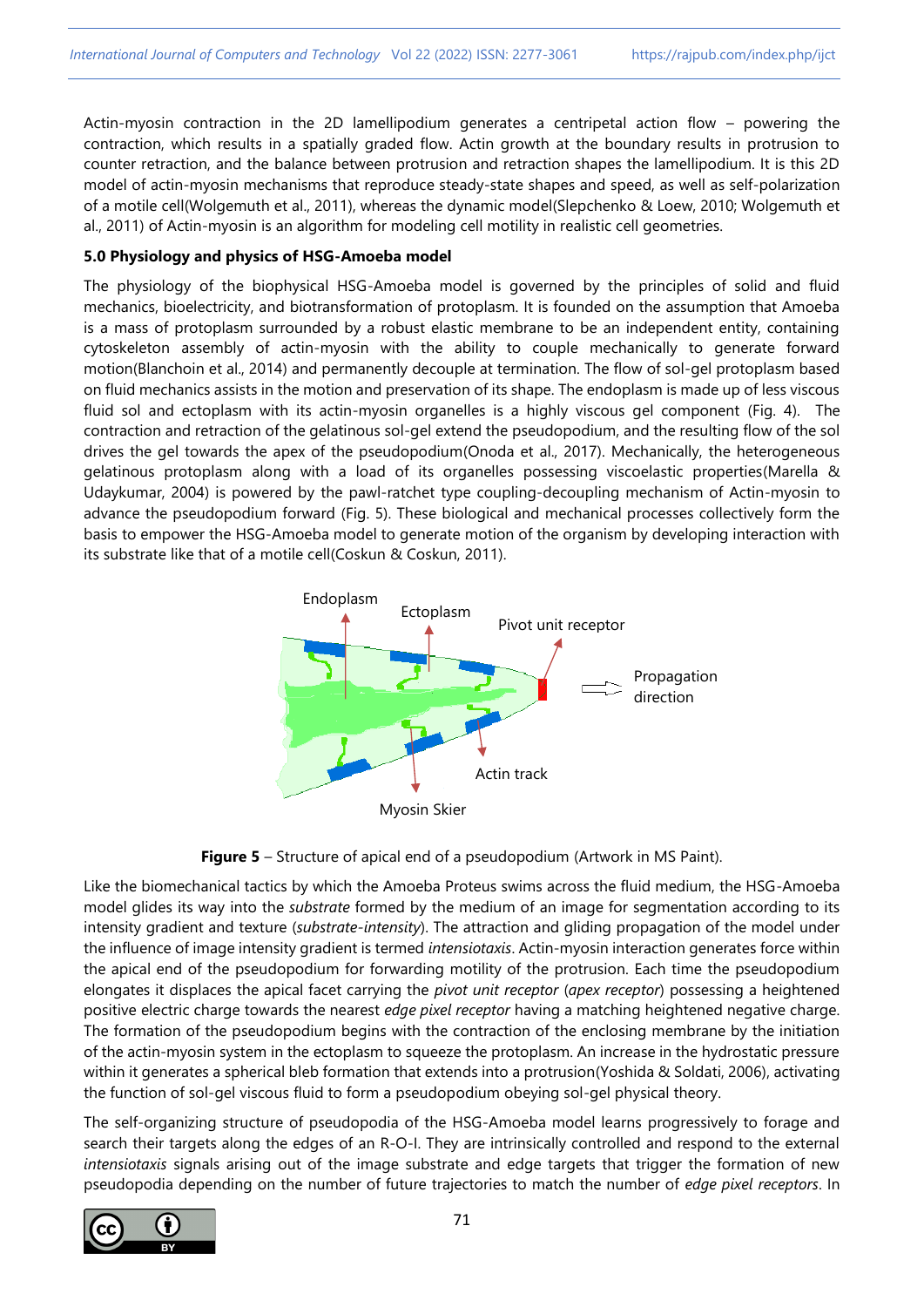the case of segmenting a structure like ribs, irregular posterior elements of thoracic vertebrae, and deep concavities the model is designed to form oblate- and prolate-shaped signal-based directional pseudopodia. The pseudopodia may appear one by one like spreading a network from post to post or at the same time overwhelming the R-O-I at once. This behaviour of the model will be entirely dependent on the design of the algorithm. The diffusion speed of the pseudopodia(Bosgraaf & van Haastert, 2010) advancement is relative to the image intensity gradient and drag caused by its texture. The viscoelastic hydrotonic action of the sol-gel medium provides smooth non-jerky motility for the stability of pseudopodium and its apex. The overshooting and undershooting activity of the pseudopodia is controlled by electrical polarity and charge differential between the apex pivot receptors, the edge pixel receptors, and the opposite charge at the boundary contour separating the adjacent regions.

During propagation, the model will experience drag force according to Newton's third law and Reynolds's number(Bosgraaf & van Haastert, 2010). The drag is induced by image heterogeneity and intensity gradient forming the substrate intensity, as well as the number and shape of the pseudopodia. At the time of its termination as the apical pivot unit receptor of the pseudopodia smoothly docks on to the edge pixel receptor all the mechanical and local bioelectric forces are decoupled. It is the shape and size of the R-O-I and the signals that trigger the structural evolution of the HSG-Amoeba model to segment the R-O-I.

During image processing to segment the R-O-I the model essentially undergoes six phases \_

1) A single mother-Amoeba undergoes asexual division to form multiple HSG-Amoeba daughters depending on the number of regions for segmentation.

2) Seeding of HSG-Amoeba models, one in each region of interest.

3) Development and formation of pseudopodia for each HSG-Amoeba model.

4) Intensiotaxis propagation by gliding process into image matrix foraging through 2D/3D space of the image substrate to search for edges based on intensity gradient (pixel grey-level values) and distribution of matching electrical charge within the R-O-I.

5) Termination of propagation at the edge receptors and edge-line pixels, and

6) Apoptosis of the model with phase transformation of its sol-gel protoplasm condensation into solid-state acquiring 2D/3D anatomy of the segmented region.

## **6.0 Functional principles of the HSG-Amoeba model**

The kinetics and kinematics of the HSG-Amoeba model are defined under the term *intensiokinesis*. The process of *intensiokinesis* is based on an image intensity gradient providing kinetic energy for *intensiotaxis* to generate stimulus-response activity and the kinematics (motility) of the model. The HSG-Amoeba model interacts in an invasive and time-dependent fashion within the field of interest for the segmentation of a hosting image. The key events are adherence of the apical *pivot unit receptor* at the apex of a pseudopodium to the *pixel receptor* at the edge, followed by the advancement of the *inter-apical receptor zones* of the pseudopodia and the edgeline *inter-receptor edge pixels* to mark the entire edge and termination of all the advancing pseudopodia to ultimately define the edge and boundary contours (Fig. 6). This ability of the model to interact with intensity gradient underpins the success of the segmentation process. The concept of pixel receptors and polarization of the model membrane with respect to the R-O-I have matching opposite charges at the apical *pivot unit receptors* to that of the *edge pixel receptors*, and a similar charge at the boundary contour to prevent overshooting is a key feature in refining segmentation process for its success in surgical applications to achieve pixel-level excision (described elsewhere by the author), for example of a malignant tumour embedded within important structures with minimal access endoscopic surgery.

The HSG-Amoeba is a semi-automatic model and none of its activities are subject to random autonomous stimulation from the heterogeneous distribution of the image intensity gradient unless specified *intensiokinesis* parameters are given by the operator. The velocity of the model migration is parametrized for a steady progression of the pseudopodia across the substrate taking the shortest distance to reach the edge. The motility

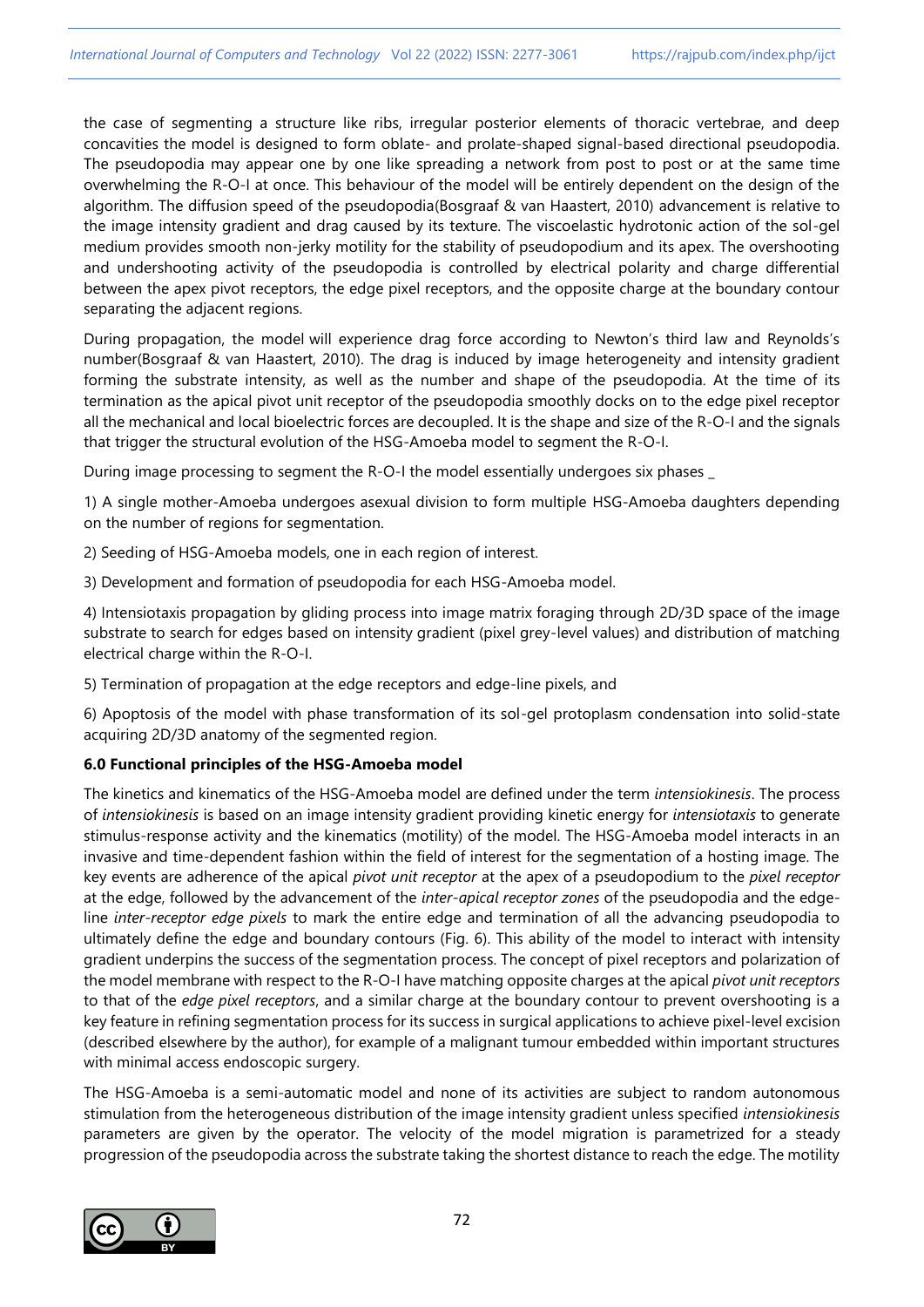

**Figure 6** – A detailed illustration showing the formation of multiple pseudopodia, appearance of the blebs, their development into pseudopodia and propagation during segmentation to locate the edge of a region-ofinterest; and docking of the apical pivot unit receptor on the edge pixel receptor and intervening HSG-Amoeba membrane on the inter-receptor edge pixels marking out single-pixel width edge contour.

parameters can be assigned in each new instance depending on the size and shape of R-O-I, substrate intensity gradient, random noise, and field electrical charges set to substrate viscosity and drag that influences the motility of pseudopodia. The model can be trained to pace its motility smoothly during its propagation from zero initial velocity to zero termination velocity by proportionately altering the elasticity and rigidity of its membrane, hydrokinetics of cytoplasmic sol-gel viscosity, the electric charge distribution of the image substrate to change drag due to image viscosity. The activity of the entire model comes to a halt automatically at the completion of the segmentation process and it undergoes apoptosis with biotransformation of its protoplasm equilibrating to match heterogeneous image intensity gradient and texture to represent varied tissue density.

## **7.0 Biotransformation feasibility of the HSG-Amoeba model**

The process of phase transition is a complete transformation of a substance from one physical state to an entirely new state possessing new physical properties in the presence of specific factors. The same has been applied to the HSG-Amoeba model for the conversion of the sol-gel and organelles in its protoplasm to translate heterogeneous tissue intensities to equivalent tissue densities. The contents of the model first transform into translucent and then into an opaque solid-state to match the intensity gradient and texture *(substrate-intensity gradient)* of the image matter. The diverse pixel grey-level values thus converted to material densities are used for extracting material properties of the native tissues.

In physical chemistry, each substance is known to have three phases into which known substances can be changed back and forth(Olander, 2019). There are six types of physical processes by which a substance can experience phase transition such as melting, freezing, evaporation, condensation, sublimation, and deposition. All these phases may not be entirely applicable to the protoplasm of the HSG-Amoeba model and its transition into image intensity gradient and texture properties. The normal biological tissue can undergo a phase change from solid to liquid due to necrosis, and from liquid to solid-state in the form of coagulation of blood and tissue proteins; and liquefaction of necrosed tissue to pus and cheese-like consistency called caseation, depending upon the type of acute or chronic bacterial infection, altering physical state of the biological substances. The tissues represented in almost all the medical images are a combination of solid and fluid phases without any empty spaces. This is true in the case of chest radiographic images where there is a large volume of air in the

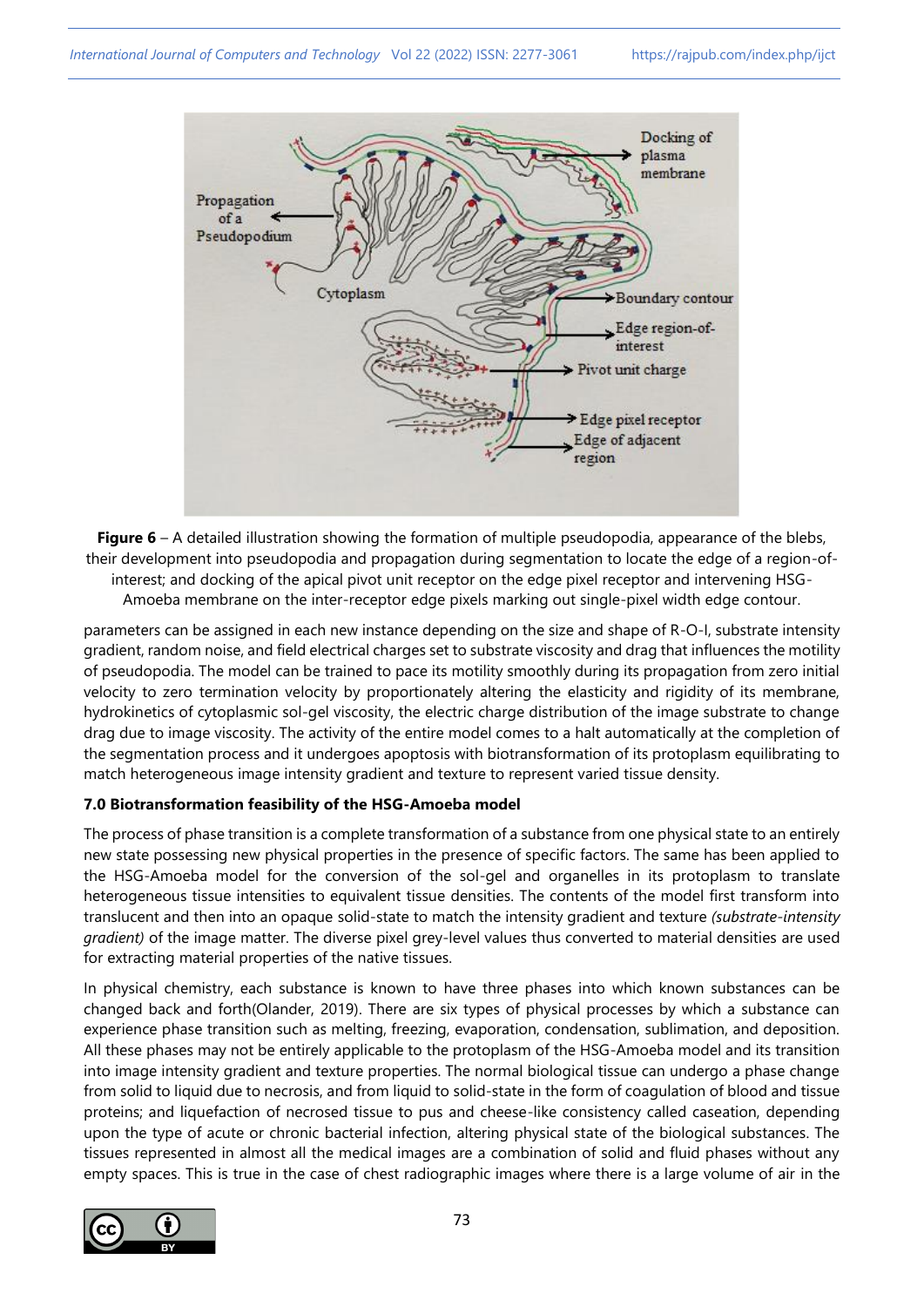lungs and blood in the vascular system. Pathological images such as cysts, abscesses, and very soft friable malignant tumours, generally solid, can have relatively greater quantities of liquid phase or loose and sparse tissue texture. It is the proportion of a specific substance phase that decides the image intensity gradient and texture. This is well recognized as variable image intensity observed in MRI T1 and T2 (relaxation time) weighted image sequences, which is not at all like x-ray beam attenuation. For example, the cerebrospinal fluid in a T1 image appears dark grey, fat is bright, and in a T2 image CSF appears brighter, and fat is light grey. The intensity levels displayed and described as grey-level pixels are arranged in a matrix produced because of radio frequency information contained in the signal by conversion to shades of grey after Fourier transformation. Therefore, the image *substrate-intensity* gradient in an MRI image does not represent variable tissue densities as in the case of CT and conventional x-ray images. Apart from the structural arrangement of tissue elements and overall structural geometry which provide structural strength, it is the distribution of specific tissue density that represents the intensity gradient of a conventional x-ray image.

## **8.0 Operations of HSG-Amoeba model**

The sol-gel protoplasm represented in the model evolves from a translucent colourless medium into a thick opaque material called hyalite, like the formation of opal. Hence the name of the model is *hyalite sol-gel Amoeba*. The model operates on the principles of biomechanics, bioelectric, hydrokinetic forces, and biotransformation for phase changes under the influence of external image intensity gradient producing *intensiotaxis* signals and *intensiokinesis*. The objective of the model is to segment a 3D radiographic image constructed from 2D multiple radiographic views into solid-state anatomy at the time of its apoptosis in a quantifiable manner. Ultimately to extract tissue densities and elastic modulus to create a 3D FE model for numerical analysis of patient-specific tissues, with or without implants, under patient-appropriate loading conditions.

Within each extensile pseudopodium, the embedded actin-myosin complex in the gel medium of the ectoplasm of the HSG-Amoeba model mediates gliding motion and experiences viscous drag relative to the image intensity gradient acting as its substrate. The smoothness and regularity of its entire membrane are maintained by the equilibrium between the sol-gel thrust and actin-myosin activity and electrical potential distributed inside and outside the membrane of the pseudopodia. The surfaces of the enclosing membrane of the model have a negative charge inside and a positive charge outside. The single layer of edge pixels representing the R-O-I has a negative charge and the boundary contour pixels outside the edge pixels have a positive charge to prevent overshooting of the moving front of the model. The single file of the pixels making the edges is provided with *pixel edge receptors* at regular intervals to attract *pivot unit receptors* at the apical facet of the pseudopodia to increase the precision of the segmentation process. The pixels forming the edge and boundary contour are assigned the charges after applying an efficient edge detection algorithm such as a thresholding, the Canny edge detector(Canny, 1986) or done manually.

The HSG-Amoeba model does not come with artificial intelligence to act autonomously. It is an interactive model with the learning ability to perform segmentation of a specific anatomical region unless programmed for universal application. Where an image such as a chest radiograph for segmentation has multiple components, the mother Amoeba model undergoes a suitable number of divisions.

Functionally, each of the daughter HSG-Amoeba models is a complete entity and evolves independently to its final state of apoptosis. The *pivot unit receptors* on the apex of the pseudopodia locate and adhere to the *edge pixel receptors* one by one in tandem and terminate by charge neutralization. The model membrane follows the theory of elasticity when given appropriate parameters to shrink or extend and smooth out at the edge to uniformly mark the edge pixels in between the *edge pixel receptors* by charge neutralization as well. The positively charged outer surface of the model membrane is prevented from overshooting the edge by repelling positive charges at the boundary contour. The same bioelectric phenomenon applies when the model membrane meets an acute concave edge. The model membrane prolates to form a sharp pseudopodium and follows the electrical field gradient to enter the concave edges rather than jump across it. The strength of the bioelectric phenomenon overrides any noise-related flaws in the region-of-interest. The R-O-I may be divided into pre-receptor, receptor, and post-receptor pixel zones to define the body, edge, and boundary contour respectively.

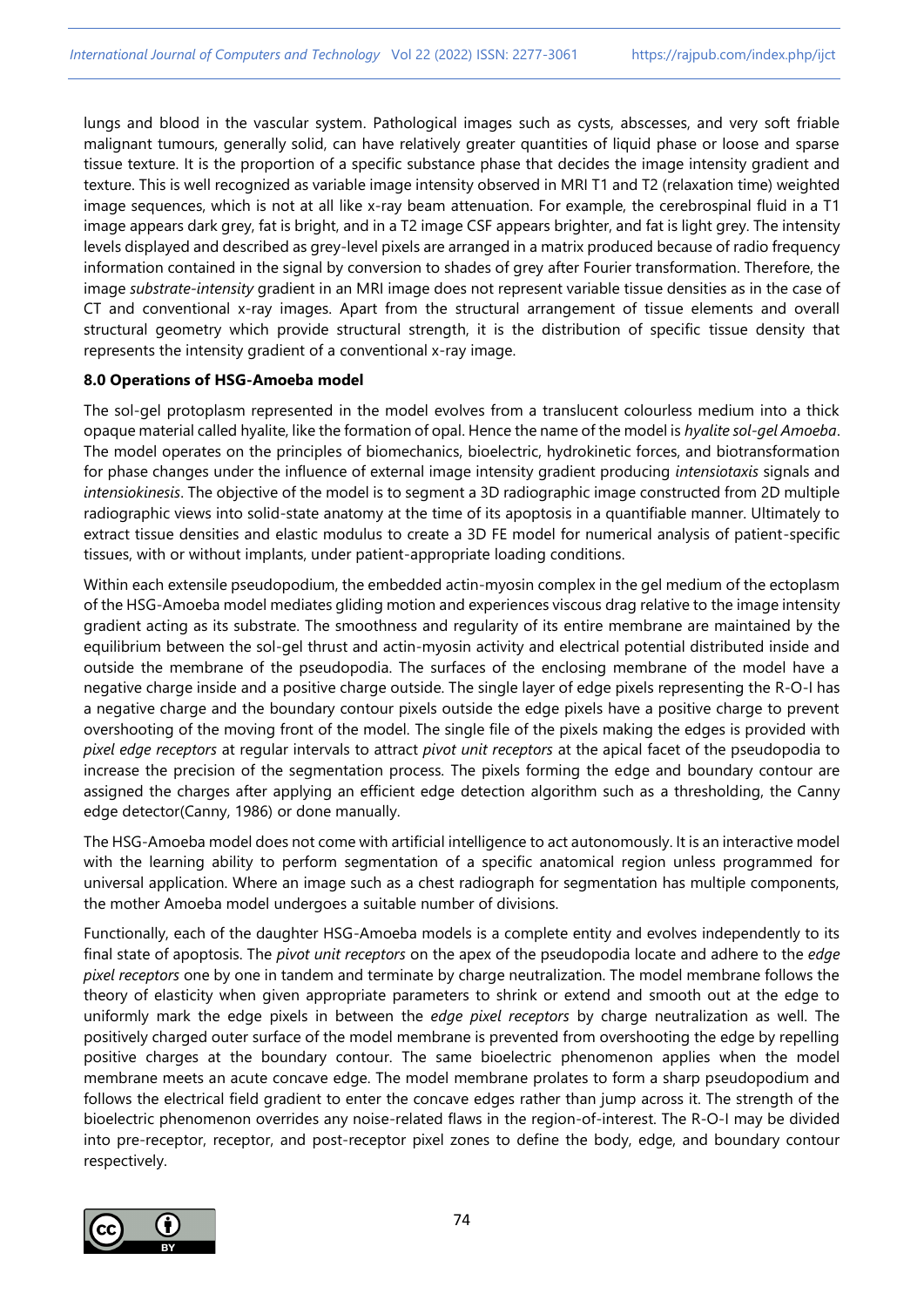At the apical facet of the progressing pseudopodium, the guiding *pivot unit receptor* carries a strong positive electric charge relative to the lower positive charge on the rest of the outer surface of the membrane, so that except for the apex receptor no other part of the membrane adheres on to the matching negative charge of the *edge pixel receptors*. The differential potential of the membrane and similar charges on its extrinsic surface prevents the formation of ruffles and entanglement of the pseudopodia respectively that may otherwise reduce the precision of segmentation. The greater the number of negative *edge pixel receptors* greater will be the precision to define the edge. For a large R-O-I with concavities and irregular edges, the number of pseudopodia can be hundreds in the case where a tumour on the luminal surface of the intestine is for segmentation.

The structure of the actin-myosin complex is laid and aligned in the form of a skier on a track to assist controlled growth and motion of the pseudopodia (Fig. 5). The myosin acts like a skier and new actin tracks are laid each time the pseudopodia grow in length. The myosin filaments ski over the track formed by the actin with their oar-like processes akin to the ratchet-pawl mechanism. The myosin filaments couple and decouples with newly formed actin tracks along with the forward flow of the sol-gel in the endoplasm-ectoplasm complex extending the pseudopodia forward in search of the nearest *edge pixel receptor*. The actin-myosin activity in the ectoplasm in conjunction with sol-gel currents within the pseudopodium directed by *intensiotaxis* carries with it the model membrane forward. This iterative growth of the pseudopodium and trailing membrane continues until the *pivot unit receptor* at its apex meets the nearest *edge pixel receptor* to terminate its propagation.

The motility of pseudopodia and spread of the HSG-Amoeba model across the R-O-I is iterative and timedependent. As almost all the medical images representing normal or pathological anatomy are heterogeneous, non-spherical, and irregular it is not practically feasible to expect the model pseudopodia propagating at the same velocity to reach the entire perimeter of the R-O-I at the same time. Therefore, it will be only appropriate that the designed algorithm provides a lateral sweeping front to the advancing pseudopodia such that *pivot unit receptors* forage and search for nearest *edge pixel receptors* in tandem rather than randomly collide with each other. However, a collision between the pseudopodia is prevented by the anti-collision and anti-crowding effect due to repelling forces of similar surface charges as an important bioelectric parameter of the model.

The termination of the pseudopodium automatically inhibits the actin-myosin coupling through an inhibitory feedback mechanism. The whole process is iterative and repeated until all *edge pixel receptors* are blocked. After the adhesion of the apical *pivot unit receptors* of two adjacent pseudopodia is tethered to the adjoining *edge pixel receptors*, then the inter-receptor segment of the membrane between the pseudopodia is directed to propagate until it is smooth following the elastic theory to terminate at the edge pixels in-between *inter-edge pixel receptors* by charge neutralization. The free membrane front takes the shortest path by including any of the known algorithms (Dijiskstra algorithm, Hamilton-Jacobi equation, nearest neighbor algorithm, repetitive nearest neighbor algorithm) to reach the edge pixels. It also effectively enhances the process of the *pivot unit receptor* on the apex of the pseudopodium to search for the nearest negatively charged *edge pixels receptors*. The noise distribution of specific pixel intensity within the R-O-I is given an appropriate positive charge to repel the moving membrane front to skip it like a well-adapted living organism to overcome an obstruction in its path.

## **9.0 Application of the Hyalite sol-gel Amoeba model**

The biomimetic deformable HSG-Amoeba model operates under the influence of biophysical processes in conjunction with bioelectric membrane potentials and electrical charges implemented on image substrate, edge, and boundary pixels. The model is applied after the completion of the preliminary step of the edge detection process to the R-O-I in an image. For optimal edge detection, a combination of Canny and Sobel edge techniques is preferred to yield a single-pixel width edge and to remove weak edge pixels respectively. Then HSG-Amoeba model is introduced to complete segmentation of the entire three-dimensional R-O-I. The organism glides and deforms multiple times to diffuse in the image substrate encompassing the entire symmetric or asymmetric R-O-I to acquire its morphology by redefining edge and boundary contour from the adjacent regions.

The framework of design and function of the HSG-Amoeba model is theoretically exemplified here on the sternum (Fig. 7); however, it can be extended to the articulating clavicles, bony ribs, costal cartilages, and thoracic vertebrae. The exercise is primarily directed at the reconstruction of the osteochondrotomy of the sternum

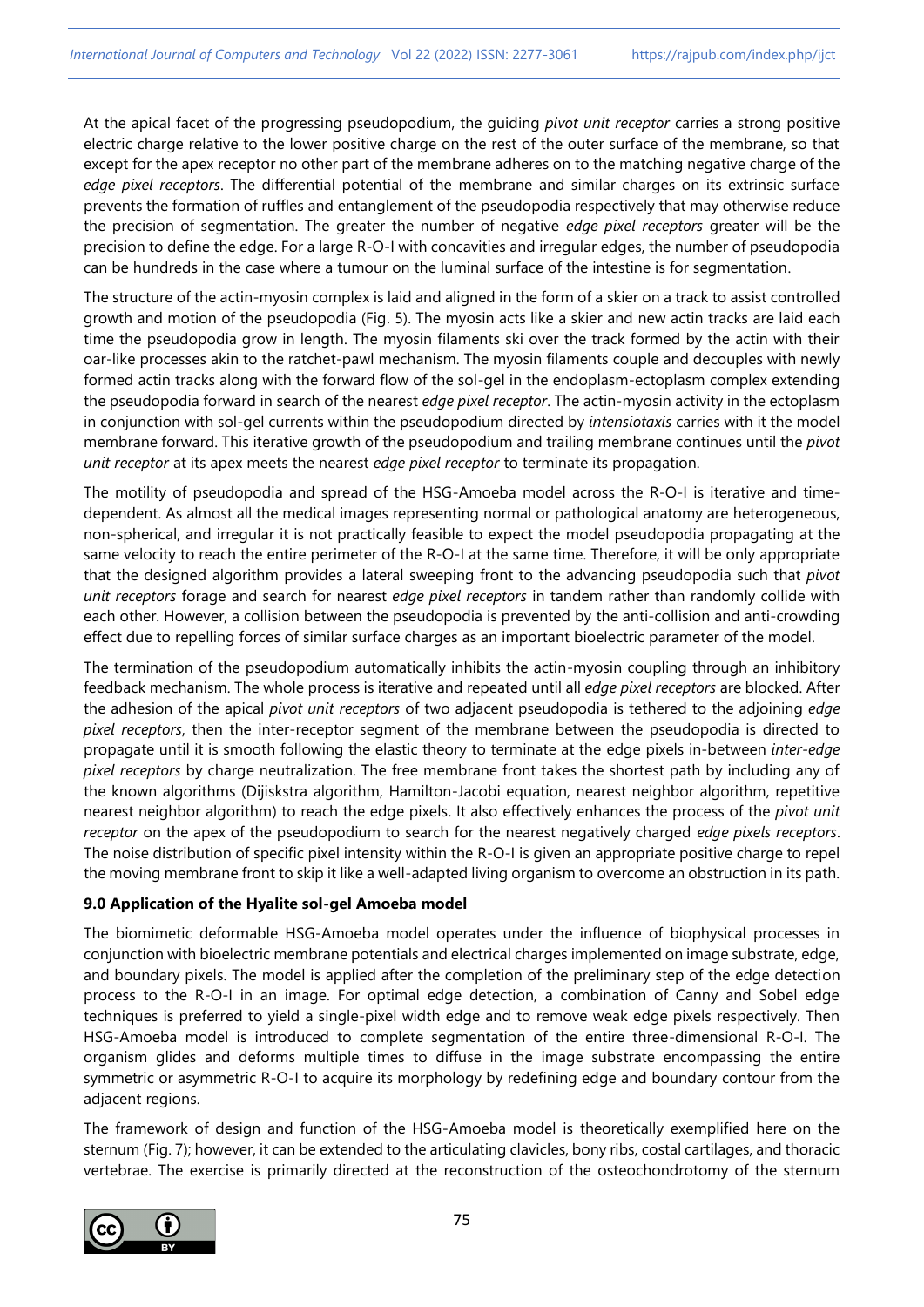following open-heart surgery. Whenever possible the whole thoracic cage with the inclusion of functioning articulations, muscles, and ligaments, as well as breasts in females should be reflected during modeling and numerical analysis for surgical applications to truly make the assessment patient-specific and patientappropriate as an n-of-1 trial study. All the tissue parameters and numbers for application must originate from a given patient under consideration rather than assumed or experimentally determined generic values available in the literature.

An intact sternum is a central binding component that helps maintain the dynamic shape of the elastic thoracic skeleton as it moves in coronal and sagittal planes simultaneously to alter the volume and correspondingly the shape of the thoracic cavity with each breath. The sternum experiences significant variable stresses and strain because of physiological and pathological loads applied to any of its parts and at each costal level with change



**Figure 7** – In detail display of two independent daughters Hyalite Sol-Gel Amoeba model operations in the manubrium and gladiolus sections of the sternum: segmentation process in progress (Art in MS Paint).

in sagittal and coronal diameters and axial plane act on it simultaneously. Therefore, the decision taken arbitrarily to only includes the affected anatomy for numerical analysis provides less than reliable information for surgical application on the belief that observed differences in the results of experimental modeling and clinical outcome are statistically insignificant. Although a limited approach for cost saving is acceptable for research purposes in an engineering laboratory for higher education but unacceptable to carry out surgical intervention when it will be neither patient-specific nor patient-appropriate for higher analysis. The possibility of failure due to a timedependent cumulative effect is a real event.

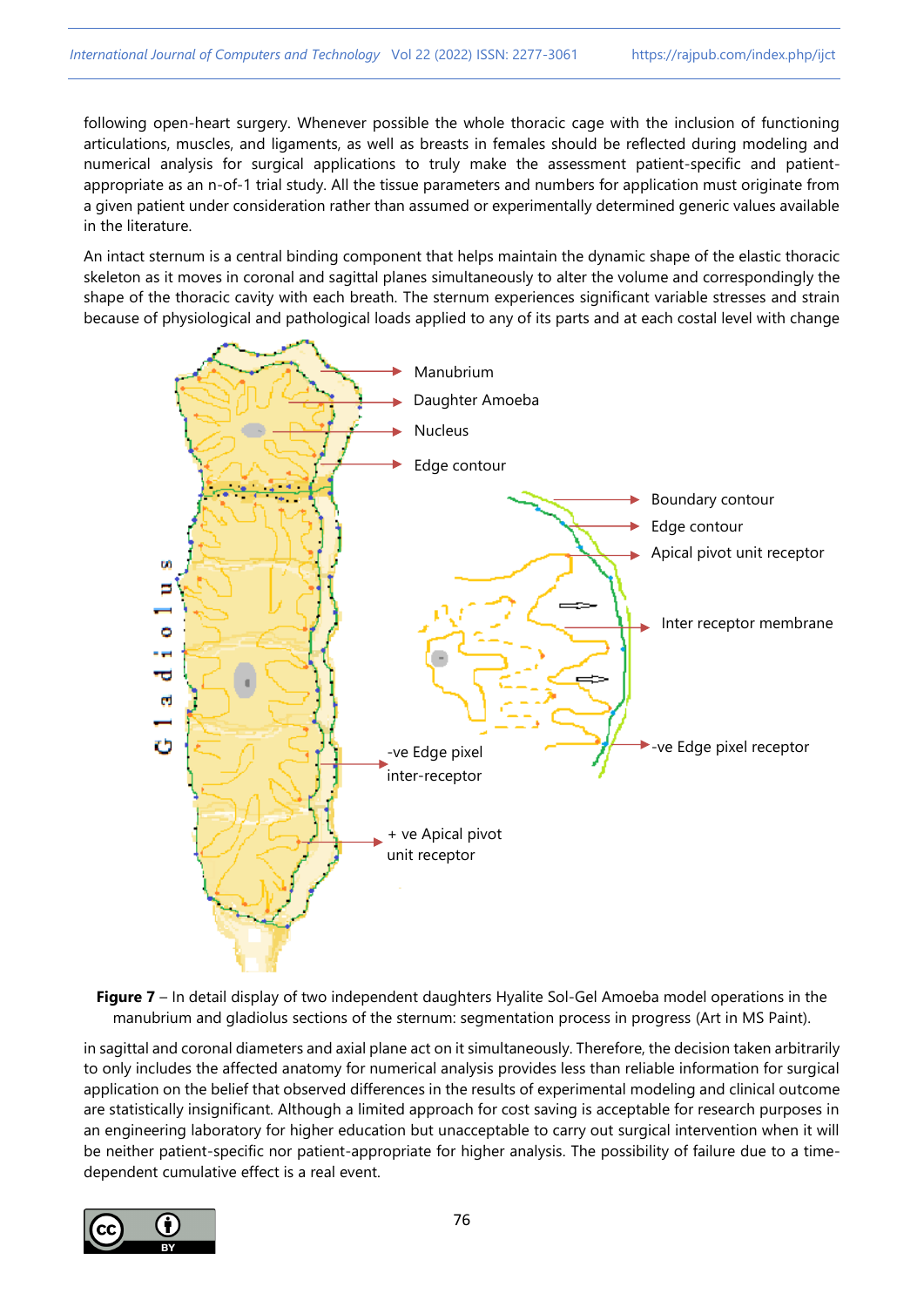The steps in the evolution of the HSG-Amoeba model during the image segmentation process are as follows\_

# **9.1 Asexual reproduction of Amoeba Proteus**

The division of mother-Amoeba into daughter-Amoebae depends on the number of R-O-I for segmentation and advanced image analysis. To include all the thoracic cage elements the mother-Amoeba divides into 32 daughter-Amoebae to seed one sternum, ten pairs of right and left ribs including costal cartilages, and upper eleven of the twelve thoracic vertebrae. Mother-Amoeba divides into two and the asexual division continues to further produce 32 daughter-Amoebae, altogether up to five generations ( $2^5$  = 32). In the event only one R-O-I requires segmentation then only the mother-Amoeba model would be sufficient. The mother Amoeba may be kept in reserve where the regions-of-interest are odd in number or more regions need to be included in the study as the thoracic cage is part of the axial skeleton, and the abdominal wall plays an important role in the biomechanics of the thorax.

# **9.2 Seeding HSG-Amoeba model and establishing edge pixel charges**

Each of the 32 daughter Amoebae is either placed automatically or interactively in an already constructed 3D model of the thoracic skeleton. The daughter-Amoebae can distribute automatically in the image based on the threshold range selected from the pixel-intensity histogram. The pixel layer outside the edge pixels is labeled as boundary pixels. The edge pixels of each of the skeletal elements are given a negative electrical charge and the labeled boundary contour pixels receive a positive charge. For precision, many edge pixels are given heightened negative charge to act as *edge receptor pixels* matching heightened positive charge on *pivot unit receptor* on each pseudopodium of the daughter Amoebae. The arbitrarily chosen interval of fifteen to twenty pixels between two adjacent heightened negatively charged *edge receptor pixels* may vary depending on the size of the region for segmentation and complexity of the edges, the ability of the central processing unit of the computer, software design, and the necessity to speed up the process.

# **9.3 Formation and development of pseudopodia**

Once each of the daughter Amoebae is in its respective thoracic skeletal element, edge pixels and boundary contour pixels have been given the appropriate charges, the Amoeba membrane blebs to initiate the formation of pseudopodia. The number of pseudopodia depends upon the size, geometry, and the number of heightened negative charge *edge receptor pixels*. The apex of each pseudopodium receives an equivalent heightened positive charge and the membrane in between them receives uniform positive charges on the outside and negative charges on the inside of the model. When the apical heightened positively charged apex reaches the nearest heightened negative charge receptor of the edge pixel layer there is charge neutralization as soon as the apex docks onto the edge pixel receptor terminating the motion of the apex. The positively charged extrinsic surface of the membrane in between the two apices advances, if needed shrinks or stretches, and smooths out to remove redundancies to match and meet the edge parameters in between the *edge pixel receptors*.

## **9.4 Propagation of pseudopodia and phenomenon of intensiotaxis**

The propagation of the pseudopodia relies on several mechanisms to speed-up smooth advancement towards the edge pixel layer. The image pixels forming the substrate based on their grey-level values (intensity gradient) are given matching negative electrical charge gradients all over the domain for movement of the apical *pivot unit receptors* of pseudopodia and to help negotiate shallow and deep narrow concavities of the boundary contour lined by the edge pixel layer. The fixed nominal and heightened positive charges on the membrane and apex of pseudopodia respectively follow the negative charge distributed across the substrate and positive charge to repel noise intensities to prevent obstruction and premature docking of pseudopodia.

The substrate negative gradient varies based on the distribution of grey-level pixel intensities due to varying tissue densities. The magnitude of pixel grey-level values carrying equivalent electrical gradients at each point provides the required image energy. With an image of 8 integers at each pixel with a grey-level range of 0-255, there will be a significant difference in gradient magnitude even if the range, to say, between the pixels is125 and 225. A matching gradient scale is developed for the negative charge across the whole substrate to generate *intensiotaxis* (attraction due to pixel intensity variations) between the model and image substrate. The apical charge on the leading end of pseudopodia locates the closest neighbouring pixels of a higher gradient from

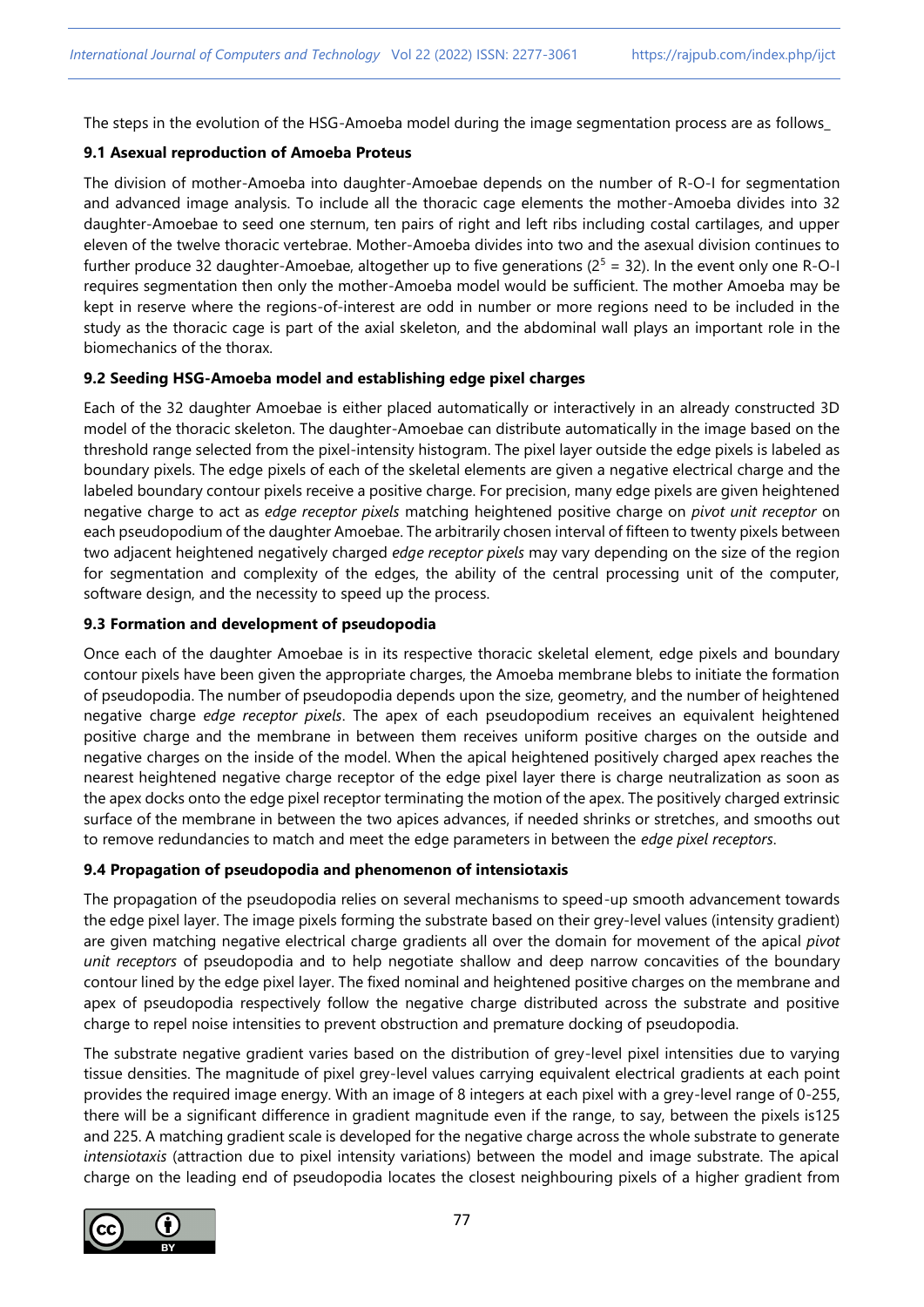one of the three pixels ahead of it like pawns of a chessboard (Fig. 8). In 3D R-O-I apical *pivot unit receptor* of pseudopodia forage pixels in all the three coordinates to make the next move. And, where pixel intensities and



**Figure 8** – Suggested chess board a. knight b. pawn movements of the HSG-Amoeba model. Green boxes suggest forward movements and yellow optional diagonal movements, and blue arrow direction of progression.

the electrical gradient is homogeneous, to speed up the segmentation process pseudopodia may be made to move like knights by developing a three-dimensional chess system. At each new pixel station, the apex provides feedback to the actin-myosin complex to couple, motorizing the *pivot unit receptor* to move forward. On reaching the next station it decouples and receives a fresh message to get ready to couple again. Instead of random mass movements, it has a choice of limited movements like a pawn and a knight to steer the apex of the pseudopodia forward to prevent drifting of the *pivot unit receptor*.

If a pseudopodium does drift, then similar extrinsic charges on its surface will repel to prevent collision between the adjacent pseudopodia and to help put it back on its original track to forage territory only ahead of it. The energy to move is computed for the same number of neighbourhood pixels each time, preferably focused at the most applicable pixel intensity and negative charge gradient magnitude at each iteration. The amount of nominal negative charge on the edge pixel layer is decided by the edge pixel intensities and the heightened negative charge of the *edge pixel receptors* is given a matching heightened positive charge of the apical *pivot unit receptor* to achieve charge neutralization. The stimulus-response algorithm matching the bioelectrical charges and intensity gradient bioluminescence mechanisms are synchronized with biomechanical actin-myosin contraction and relaxation to ensure uniform-sized steps and smooth motion of the model.

The 3D pseudopodia of the model glide forward by translating and dilating through a three-dimensional substrate to cover the virtual space of the image like an Amoeba Proteus in the real-world domain to engage in substrate medium to forage in all directions. The model body is designed to remain anchored at a suitable point of initialization from where it throws out the pseudopodia to drive the apices forward at each iteration process. There is coupling-decoupling feedback to the actin-myosin complex at each iteration assisted by other mechanisms. If the selected interval between the *edge pixel receptors* is large and there is too much of the redundant intervening membrane, though unable to tangle due to similar extrinsic charges on the membrane surface, an additional step of excision and splicing can be included. In the same way, supplementary length or

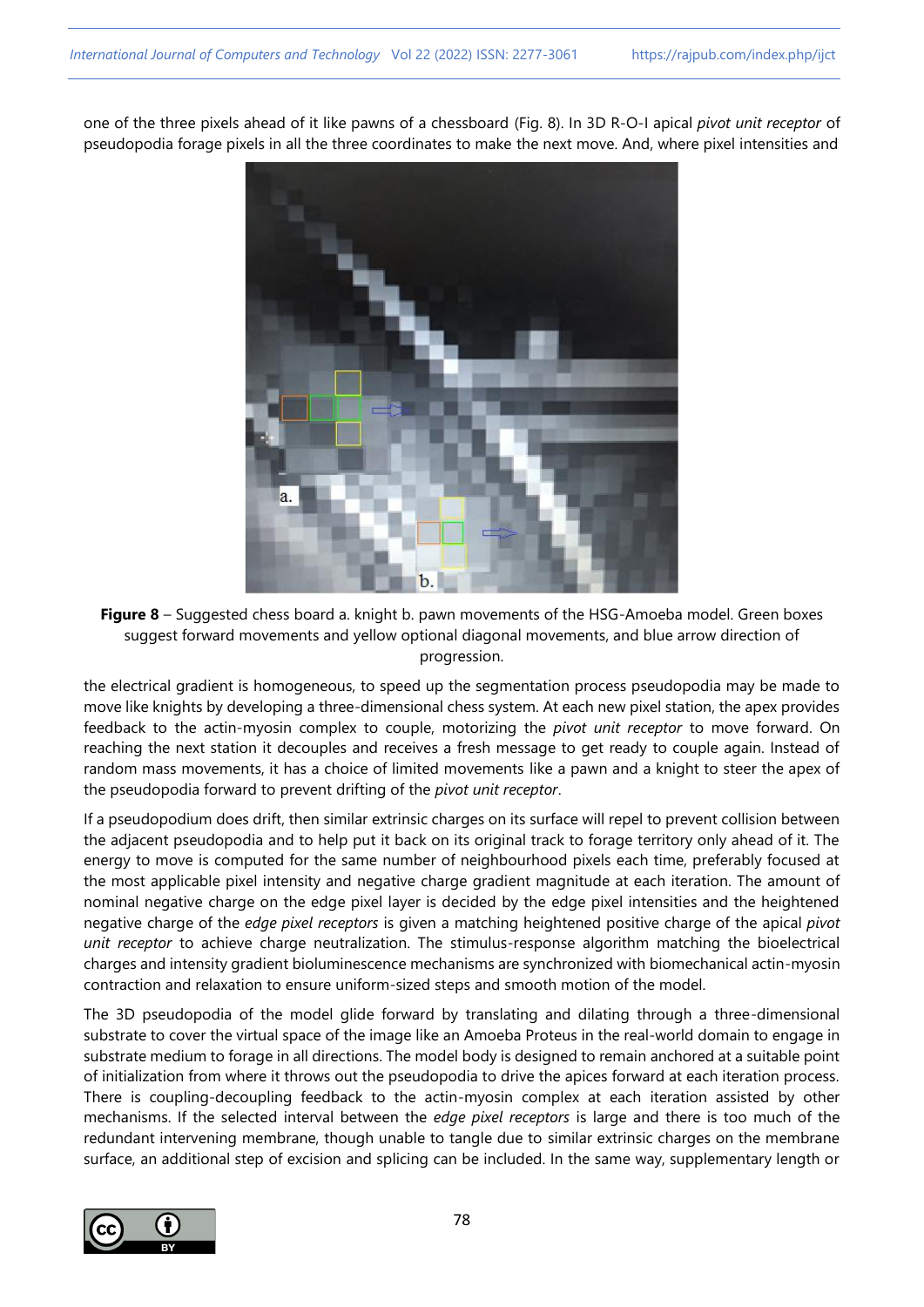surface may be added. The apex with a heightened positive charge may be adjusted to overcome the faltering action due to noise intensities in the image and speed up the process.

## **9.5 Termination of propagation at the edge pixels**

The termination criterion is based on opposite electrical charges resulting in 'charge neutralization'. The *pivot unit receptor* at the apex of each pseudopodium upon meeting the *edge pixel receptor* with equivalent heightened charge terminates the propagation of pseudopodia and the in-between membrane smooths out to meet the *inter-receptor edge pixels* to complete part segmentation of R-O-I. The overshooting of the pseudopodia and in-between membrane is prevented by the repelling force of the positive charges on the boundary contour pixels. The same happens if multiple adjacent regions of interest are being processed at the same time by other daughter-Amoebae at the articulations of the ribs with the sternum and vertebrae. The same would be applicable if the costal cartilages are managed separately from the bony ribs.

## **9.6 Apoptosis of the Amoeba Proteus model and biotransformation**

The HSG-Amoeba model structure does not disappear from the image substrate at the end of the segmentation process as it deforms to encompass the whole 3D image space, filling the entire anatomy subjected to the model. Instead, the apoptosis of the HSG-Amoeba model akin to the natural death of Amoeba Proteus is represented as phase transformation of sol-gel protoplasm condensation into a solid-state appearing like hyalite. Once the membrane of the HSG-Amoeba model has been transfigured to the shape of threedimensional regional anatomy the protoplasm and the organelles of the model meld into the substrate and transform to attain the original image intensities of every pixel within the image domain. As a result, the model acquires 3D anatomy of the thoracic skeletal elements and at the same time tissue densities equivalent to pixel intensities as numerical grey-level values representing x-ray beam attenuation. If the amount of beam energy attenuation is known, then tissue density can be calculated from it as the higher the density higher will be the beam energy attenuation. The biological residue of the biomimetic model adaptively metamorphoses to elucidate tissue densities and ultimately material properties can be extracted for the development of a patientspecific thoracic skeleton finite element model and patient-appropriate analysis.

Given the model expectations, the whole process from the initial step of edge detection to the final numerical outcome of the voxel-based finite element mesh will be the best without changing the computer space. It would require advanced computer facilities such as a graphic processing unit for parallel processing of the data. When multiple implants are compared to select the most ameliorative implant design, then multiple computing stations in parallel are run to provide all the results within the same time frame.

## **10.0 Framework of HSG-Amoeba Algorithm for clinical application**

As described in the literature, primarily the mathematical algorithm employed for active contour translation is based on variational calculus to achieve energy minimization at the termination of the model curve to mark the edges and run on internal and external energy parameters(Kass et al., 1988). To refine the original "Snakes" active model curve, the algorithm was upgraded based on dynamic programming which can move a given number of control points on the curve across a given number of neighbourhood pixels at each iteration process(Amini et al., 1990). To overcome deficiencies in the "Snakes" to delineate concavities intelligent inflating balloon and gradient vector force models(Duan & Qin, 2001; Xu & Prince, 1997) were introduced. However, each design came with individual advantages and disadvantages.

The main objective of an algorithm is to help all the control points on a deformable curve model to converge on the edge effectively segmenting the R-O-I. The HSG-Amoeba was conceived to build and exploit a model which has a continuous closed curve with a maximum number of control points like a rosary for a 2D image space or a closed 3D structure with the ability to expand casting into 3D anatomic space. And, have highly directed sensitive points to forage a three-dimensional image space with a maximum number of control points on its surface to match the multifarious geometry of the boundary contour. It is a fact that none of the medical images are homogeneous and without artifacts. The perturbing noise generated by perpetual electromagnetic photons and electronics of an imaging system is hard to eliminate. To overcome such inadvertent manifestations that corrupt image quality and to preserve the original pixel grey-level values representing the tissue properties

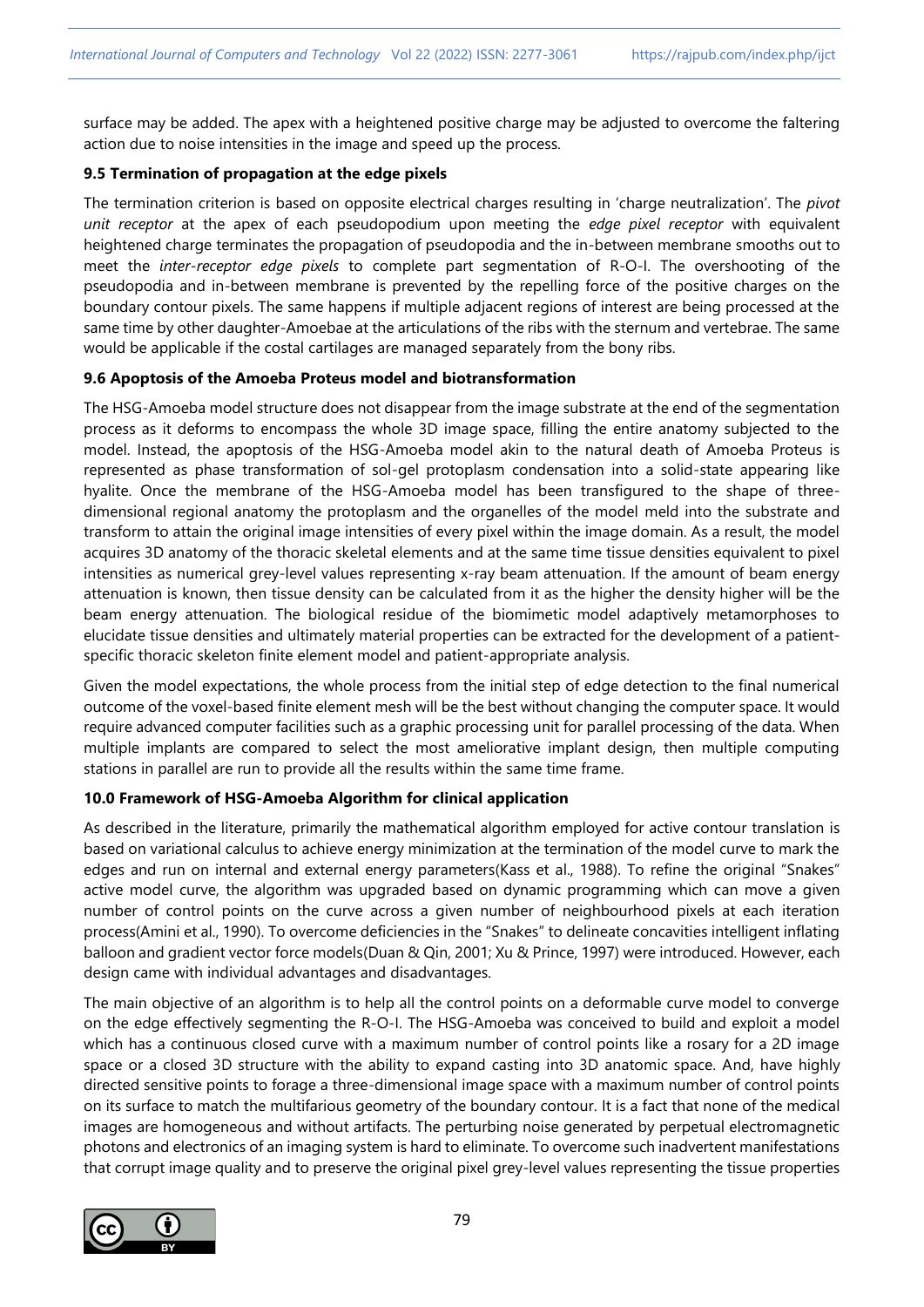the HSG-Amoeba model has multiple mechanisms to harvest meaningful and clinically applicable information for patient management. In surgical practice there is a danger of failure of surgical treatment when parameters are based on results of ex-vivo biomechanical experiments on limited size tissue samples and destructive techniques, statistically averaged results for finite element analysis based on numerous assumptions.

A digital medical image presented for analysis is not a continuous function of spatial variables. It is a discrete function of integers within spatial coordinates. As a result, the algorithms are only approximations, analogous to the real-world coordinate derivative representing the original spatially continuous image, which is an analogue image based on physical quantities rather than numerical code. In a digital image, the edge is represented by high-intensity discontinuities and a steep intensity gradient to distinguish the R-O-I from the adjacent regions. The R-O-I is made up of pixels of similar values clustered together only if the region has a similar type of tissue density and edges have relatively higher intensity pixels unless occluded by a distinctively different adjacent structure. However, for the sake of explanation, if the R-O-I has similar pixel properties, then to find the edges the model pseudopodia and membrane will span the image gradient and converge to mark the edges where the pixels have the highest intensity. In such a case the relationship between various bioactive energy mechanisms of the HSG-Amoeba is\_

 $M(a) = [x(a), y(a)]^t$ , where M is the HSG-Amoeba membrane representing the model curve and a is the model. If E is total system energy and  $E$  is one of the sub-energies of various system components, then

E (HSG-Amoeba) =  $E'_{1}$  (actin-myosin) [intrinsic mechanical action (a)] +  $E'_{2}$  (image) [extrinsic gradient magnitude of the pixel intensities as pixel negative charge (a)] +  $E'$ <sub>3 (electrical charges)</sub> [apex (a)] +  $E'$ <sub>4 (electrical charges)</sub> [membrane(s)] ds

 $E'_{1}$  (actin-myosin) = (Pseudopodium elastically expanding and stretching) + (Intervening membrane shrinking and smoothing)

 $E'_{2}$  (image substrate intensity) =  $E'_{2}$  (pixel negative charge)

Termination 'Charge Neutralization' =  $E_{5+6}$  (edge pixel receptor negative charge + other in-between edge pixel negative charges) -  $E_{3+4}$  (apex pivot unit receptor positive charge + membrane positive charges] = 0

Anti-collision  $E_7$  = (membrane to membrane repelling positive charges)

Anti-ruffle  $E_8$  = (membrane intrinsic negative and extrinsic positive charge differential to prevent ruffle formation)

#### **10.1 Algorithm steps**

The algorithm begins once a 3D virtual thoracic skeletal image is ready and can be animated to visualize all its parts.

**Input image**: The original unmodified 3D stereo-radiographic or 3D reconstructed image of the thoracic skeleton using other imaging modalities such as CT.

**Output image**: The final output image is the one that is obtained after the computing process ends following the phase transformation of the HSG-Amoeba model to deliver material properties, ready for numerical analysis.

To define a single layer of edge pixels and boundary contour pixels apply thresholding Canny edge detection and Sobel operator or any of the advanced edge detection algorithm such as the convolutional networks can also be used to perform a preliminary image segmentation process. Following this\_

**Step 1:** Bioelectric negative charge is given to all the detected edge pixels and heightened negative charge to *edge receptor pixels* demarcated at selected regular intervals. Similarly, the boundary contour pixel layer just external to the edge pixel layer is given a positive charge

**Step 2:** The mother-HSG-Amoeba undergoes asexual division to generate 32 daughter-Amoebae

**Step 3:** Each of the daughter Amoeba is seeded within 32 skeletal elements of the thoracic cage, preferably initialized approximately in the centre of each domain, not that it is necessary

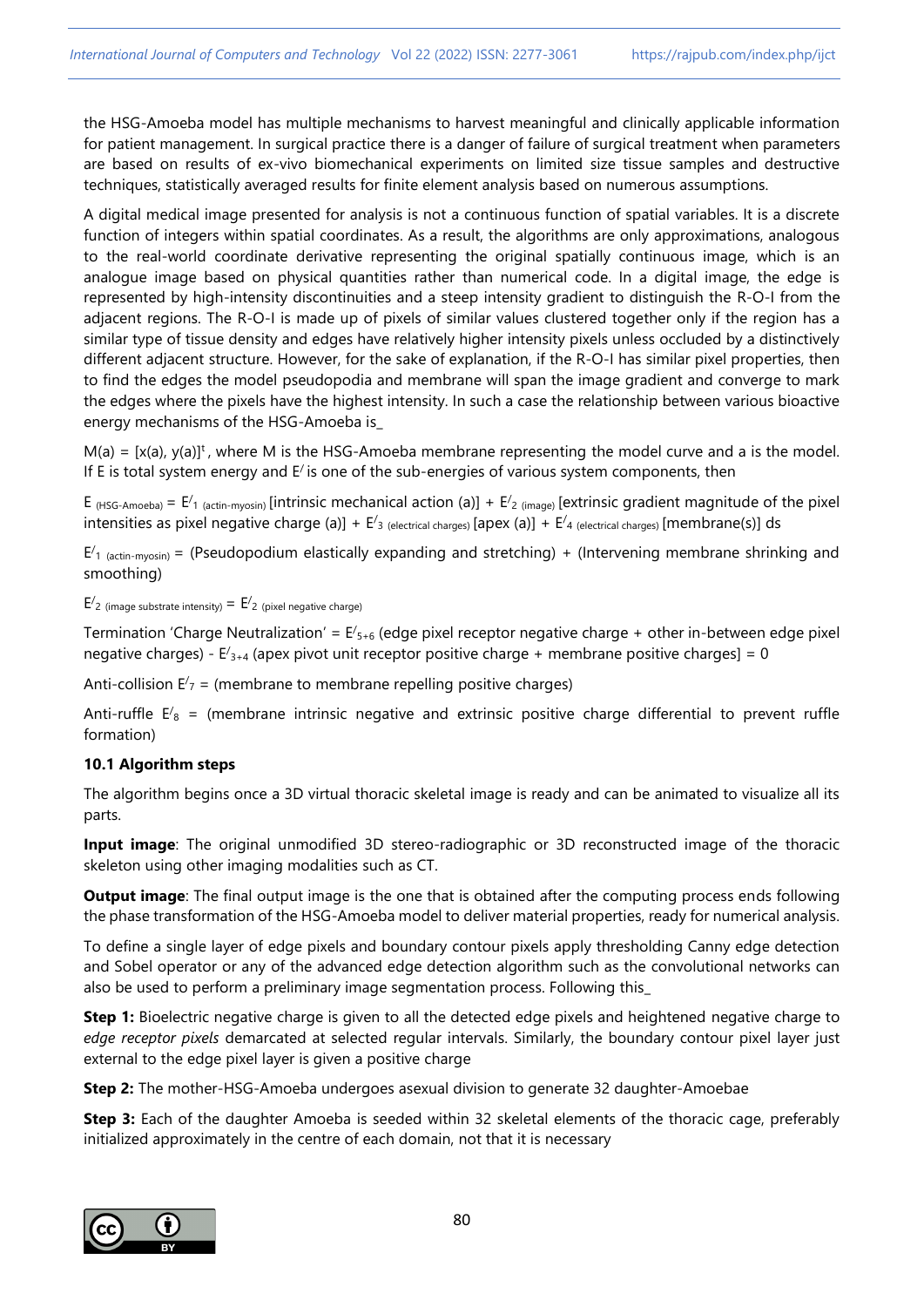**Step 4:** The HSG-Amoebic membrane is given intrinsic negative and extrinsic positive differential charges to prevent collision between pseudopodia and the ruffling of the membrane. The algorithm proceeds to develop the required number of micro blebs and each of the blebs due to become pseudopodium is given a heightened positive charge at the *pivot unit receptors* relative to the heightened negative charge at the *edge pixel receptors* of the domain

**Step 5:** According to the intensity gradient the pixel grey-level values distributed in the region-of-interest are given a negative charge of equivalent magnitude and establish a feedback mechanism for the actin-myosin complex to couple-decouple the advancing apex of the pseudopodia

**Step 6:** The mechanism of the Actin-myosin complex is arranged in x, y and z axii like a skier on corresponding tracks in each coordinate. The provided energy moves mace-shaped paddles of the myosin (the skiers) on the actin surface (the tracks) through the electrical coupling-decoupling process (contraction and relaxation) to advance the apex of the pseudopodia

**Step 7:** Membrane excision, addition, and splicing processes to remove redundancies

**Step 8:** Smoothing elastic shrinking and stretching of the membrane after latching of the *pivot unit receptors* to two adjacent *edge pixel receptor* sites

**Step 9:** Iterative advancement of the pseudopodium apex follows chessboard pawn or knight movements following the increasing pixel intensity of the substrate and to overcome noise intensities without getting stuck mid-stream before reaching the true edge

**Step 10:** The heightened positive charge *pivot unit receptor* of the pseudopodium docks on to the heightened negative charge of the *edge pixel receptor* at regular intervals and terminate its motion upon convergence to reach a charge neutralization state; and repel from the positive charges of the boundary contour pixels to block overshooting

**Step 11:** The intervening membrane length measure up to match the length or surface area of the edge proportionately to converge and reach charge neutralization to terminate the motion and block overshooting

After the completion of the configuration of the HSG-Amoeba model to match the 3D anatomy of R-O-I follows\_

**Step 12:** Phase transition of protoplasm and included organelles in the endoplasm and ectoplasm of the HSG-Amoeba model transform its biological material to match the original pixel grey-level intensities of the image substrate representing the native tissue densities recorded at the time of imaging of the real-world anatomy and preserved during stereo-radiography to reconstruct a 3D virtual model

**Step 13:** Conversion of in-situ patient-specific tissue densities to elastic modulus at every pixel of the image which is now a true representation of the original three-dimensional anatomy and physiological material properties of the thoracic skeleton. At this stage, it is optional to return the subtracted soft tissues of the thoracic model and complete the model with articular cartilage, ligaments, capsules, and external musculature, and in a female subject breast volume and mass is hung on to the modeled skeletal anatomy

**Step 14:** The prepared 3D thoracic cage virtual model is converted to a voxel-based FE mesh model for the application of patient-appropriate boundary conditions at all the thoracic skeletal elements, articulations, musculature, and breasts where appropriate

**Step 15:** For an n-of-1 trial to proceed, on a 3D thoracic skeletal model perform mid-sagittal osteochondrotomy of the sternum and for its reconstruction, a selection of already prepared implant models is set in place before applying boundary conditions, and the force equivalent to three times the patient-appropriate loads. Depending upon the number of implant designs selected for comparison on a particular patient set in place the same number of thoracic models to run in parallel on separate computers simultaneously

**Step 16:** Once the numerical analysis is complete and the data is available, the process reaches its end to deliver patient-specific and patient-appropriate information for surgical application.

Then most responsible and painstaking process for a clinical biomechanical engineer begins when it is time to analyze and understand the collected information to confidently discuss with the operating surgeon why to

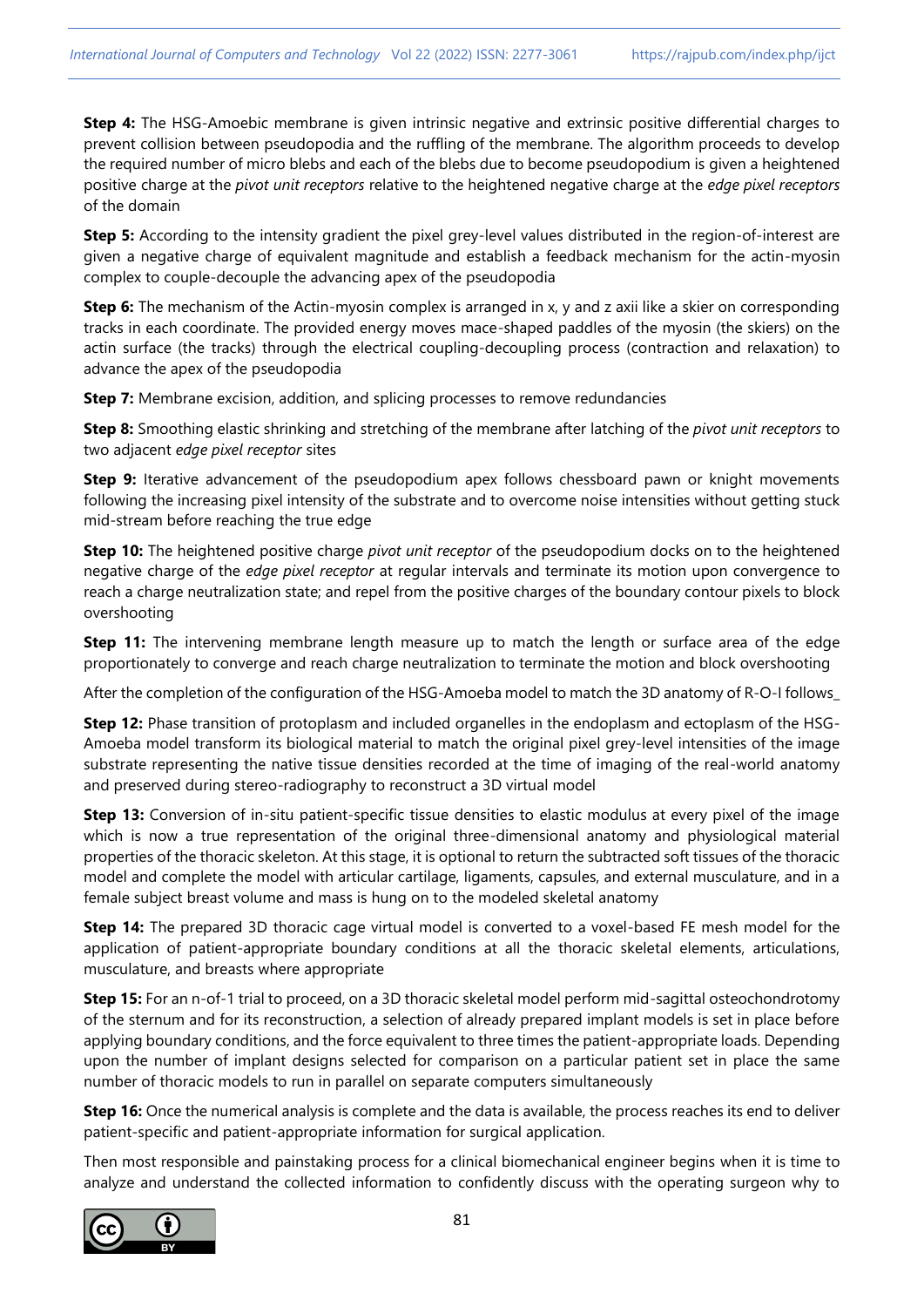recommend a particular implant design for a given patient. At the same time, the surgeon's experience must be taken into consideration before the patient is provided with information to sign a well-informed consent for selecting the most ameliorative implant design to reconstruct osteochondrotomy of the sternum at the time of wound closure in the upcoming surgery.

#### **11.0 Comments and conclusion**

Historically, there had been numerous segmentation and registration techniques based on energy minimization and active contour along with the development of algorithms based on level-set principles to successfully evolve the curve to help overcome changing topography of the image(Gandhi, 2022). Unlike industrial and leisure activity images, medical images are heterogeneous with a significant number of instrument-related artifacts and noise. During analog to digital image processing to improve contrast and smooth the image features for presentation many projected characteristics and original properties of real-world objects are either altered or lost. This kind of image processing also alters original tissue densities as a function of x-ray beam attenuation. It means there is a loss of important parameters for the extraction of representative mechanical properties acquired from tissue densities by applying one of the prevalent power laws, even though these laws are less than optimum. Thus, the available methods fall short in their accuracy for clinical application and surgical management. All this tends to reduce the reliability and reproducibility of the numerical results for sincere recommendations as to the standard of patient care. These are some of the main reasons that such techniques have not successfully entered daily surgical practice. Despite the huge success of computer vision and artificial intelligence in industry and virtual imagery in motion pictures.

More recently, the focus has been on the rapid development and expansion of deep learning techniques such as convolutional neural networks (CNN) with much greater acceptance. CNN and machine learning are extremely good when focused on the segmentation of a wide variety of tumour tissues and diagnosis, with their pros and cons when it comes to clinical applications(Aggarwal et al., 2021; Peng & Wang, 2021). Like the old well-known algorithms, the newer algorithms have been largely used for processing medical images including segmentation and 3D reconstruction of CT images, and for planning radiotherapy treatments where there is no need for clinical application of tissue material properties. There are only a few known but less used methods to extract tissue densities from averaged pixel intensities as HU. However, the literature does not provide reliable means to extract the material properties of tissues in question as there are huge variations in methodology, particularly the power laws for the conversion of densities to the elastic modulus for higher numerical analysis.

The main objective of conceiving the biomimetic hyalite sol-gel Amoeba model is to undertake various steps from edge detection through encompassing three-dimensional segmentation of applicable regions to finally procure *patient-specific* and *patient-appropriate* numerical values without alteration of original characteristics and tissue properties represented in the image. At the same time, the endeavour is to complete the whole process in a continuous fashion within the same computer space from beginning to end.

The reason to choose Amoeba Proteus as the archetypical model design is because of its shape-changing versatility and physiology. It also fits well into the longstanding philosophy of physics-based active curves. The attractive property of the asexual division of Amoeba Proteus has been incorporated into the HSG-Amoeba model to assist easy dispersion and seeding of multiple sites within a busy multilayered image of variegated tissue densities reflected as pixel intensities for utilization at higher-level analysis and surgical applications. The phenomenon of pseudopodium to prolate and advance during motion, forage the environment, and enter deep narrow crevices naturally is well suited to the need of medical image processing at special anatomic sites such as elongated structure of costal cartilages and ribs, vertebral transverse and spinous processes, and extremely irregular edges forming narrow and sharp deep concavities in a malignant tumour. The bioactive physiologybased mechanisms are more intuitive in contrast to many physics-based rich algorithms, difficult to comprehend fully for mathematically less gifted physicians interested to learn the role of computer vision in medical image processing. In this respect, the need for a program and the role of the clinical biomechanical engineering team have already been discussed elsewhere(Gandhi, 2022).

The major limitation of the article is the lack of much-needed rigours of a mathematical algorithm to demonstrate the worthiness of the HSG-Amoeba. Even though mathematical algorithms provide

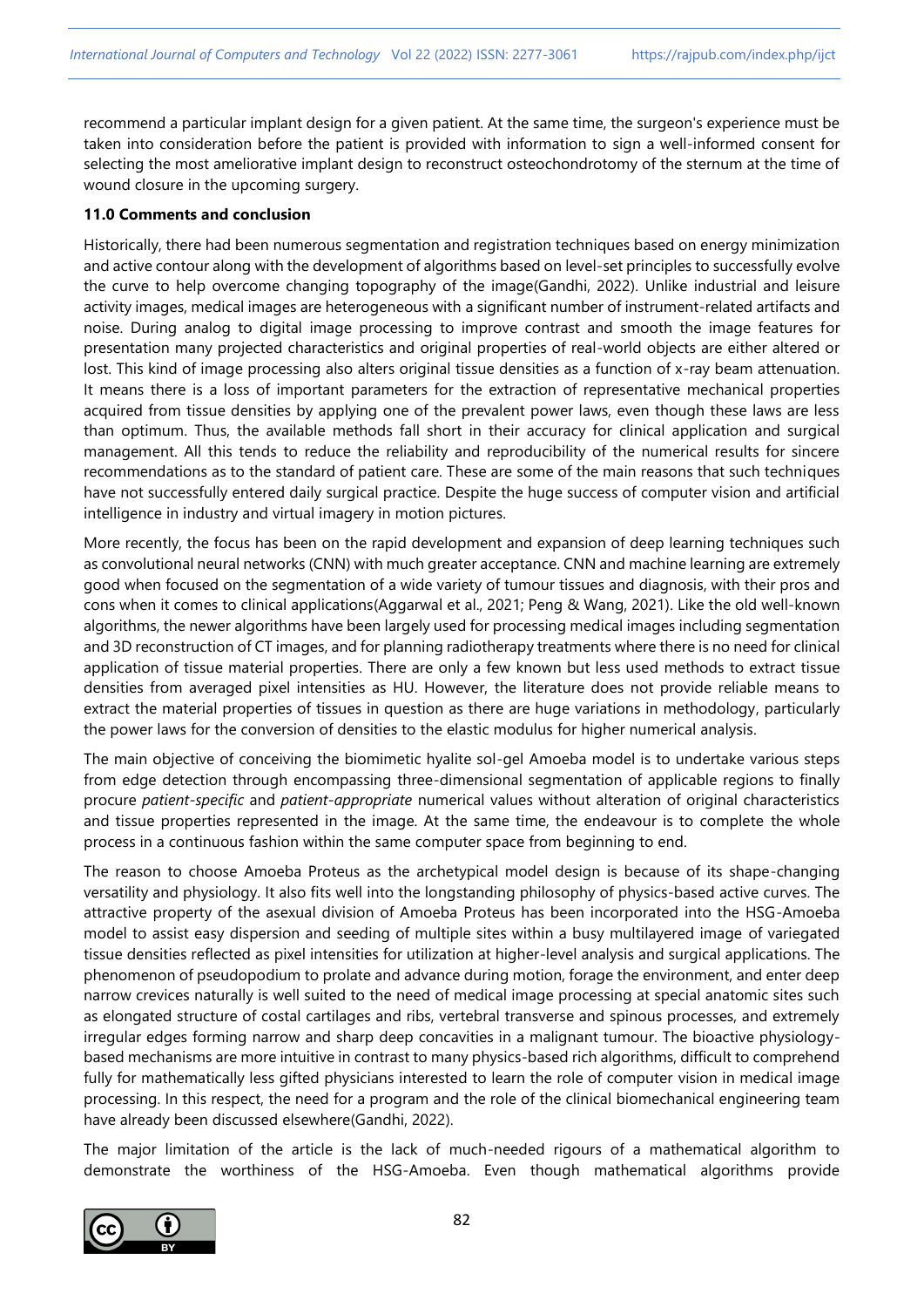approximations of the real world, they are still important for patient care and fail-proof surgical applications. The finite-element modeling and numerical analysis based on engineering principles are the only means to prove the effectiveness of new mechanical concepts. The focus of the study was to present the design and framework of the conceived HSG-Amoeba model, introduction to basic science principles of computer vision, and optical density to relate it to the central theme of procuring tissue densities. Interested physicians need to become acquainted with imaging modalities how to acquire a 3D model of R-O-I, the role of volume rendering 3D Sonography, and revisit stereo-radiography techniques. Its role in *patient-specific* and *patient-appropriate* surgical applications to select the most ameliorative implant based on an n-of-1 trial has been considered in one of the following studies of this series. It is expected that in due time the worthiness of the HSG-Amoeba model and the suggested biomimetic framework of the model would be advanced further for clinical research to interest the medical community in collaboration with a dedicated in-house clinical biomechanical engineering team.

**Conflict of interest:** The author declares that he has no conflicts of interest.

**Funding:** The study was unfunded.

## **References**

Aggarwal, R., Sounderajah, V., Martin, G., Ting, D. S. W., Karthikesalingam, A., King, D., Ashrafian, H., & Darzi, A. (2021). Diagnostic accuracy of deep learning in medical imaging: a systematic review and meta-analysis. In *npj Digital Medicine* (Vol. 4, Issue 1). Nature Research. https://doi.org/10.1038/s41746-021-00438-z

Amini, A. A., Weymouth, T. E., & Jain, R. C. (1990). Using Dynamic Programming for Solving Variational Problems in Vision. *IEEE Transactions on Pattern Analysis and Machine Intelligence*. https://doi.org/10.1109/34.57681

Bahat, A., & Eisenbach, M. (2006). Sperm thermotaxis. *Molecular and Cellular Endocrinology*. https://doi.org/10.1016/j.mce.2006.03.027

Bannur, S. V., Kulgod, S. V., Metkar, S. S., Mahajan, S. K., & Sainis, J. K. (1999). Protein determination by ponceau S using digital color image analysis of protein spots on nitrocellulose membranes. *Analytical Biochemistry*. https://doi.org/10.1006/abio.1998.3020

Bingley, M. S. (1966). Membrane potentials in Amoeba proteus. *Journal of Experimental Biology*.

Blanchoin, L., Boujemaa-Paterski, R., Sykes, C., & Plastino, J. (2014). Actin dynamics, architecture, and mechanics in cell motility. *Physiological Reviews*. https://doi.org/10.1152/physrev.00018.2013

Bosgraaf, L., & van Haastert, P. J. M. (2010). Quimp3, an automated pseudopod-tracking algorithm. *Cell Adhesion and Migration*. https://doi.org/10.4161/cam.4.1.9953

Buckle, C. E., Udawatta, V., & Straus, C. M. (2013). Now you see it, now you don't: Visual illusions in radiology. *Radiographics*. https://doi.org/10.1148/rg.337125204

Canny, J. (1986). A Computational Approach to Edge Detection. *IEEE Transactions on Pattern Analysis and Machine Intelligence*. https://doi.org/10.1109/TPAMI.1986.4767851

Coskun, H., & Coskun, H. (2011). Cell Physician: Reading Cell Motion A Mathematical Diagnostic Technique Through Analysis of Single Cell Motion. *Bulletin of Mathematical Biology*. https://doi.org/10.1007/s11538- 010-9580-x

Dolz, J., Desrosiers, C., & Ben Ayed, I. (2018). 3D fully convolutional networks for subcortical segmentation in MRI: A large-scale study. In *NeuroImage*. https://doi.org/10.1016/j.neuroimage.2017.04.039

Duan, Y., & Qin, H. (2001). Intelligent Balloon: A subdivision-based deformable model for surface reconstruction of arbitrary topology. *Proceedings of the Symposium on Solid Modeling and Applications*.

Gandhi, H. S. (2019). Rationale and options for choosing an optimal closure technique for primary midsagittal osteochondrotomy of the sternum. Part 3: Technical decision making based on the practice of

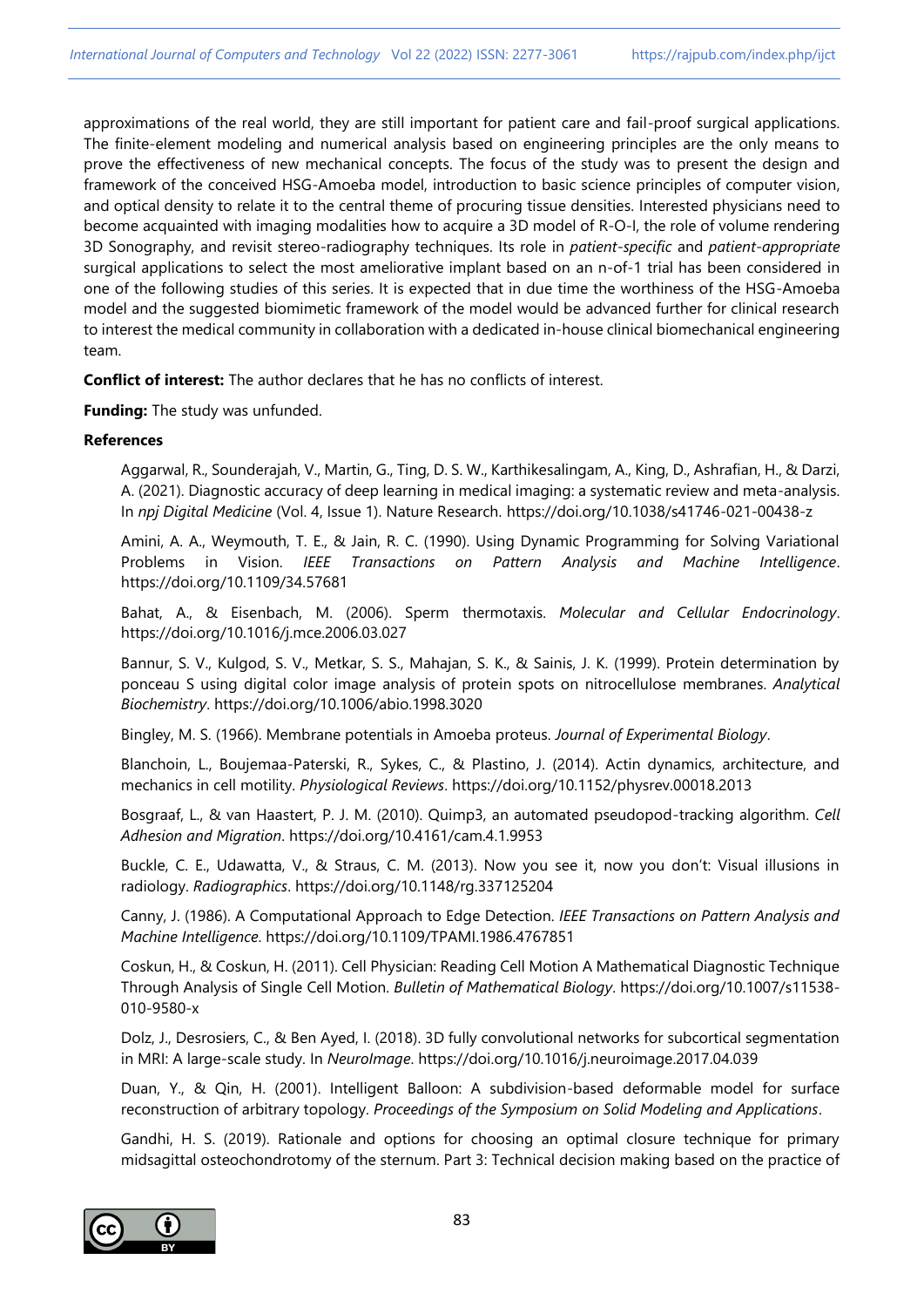patient-appropriate medicine. *Critical Reviews in Biomedical Engineering*. https://doi.org/10.1615/CritRevBiomedEng.2019026454

Gandhi, H. S. (2022). A Comprehensive Review of Computer Vision Techniques to Interest Physicians and Surgeons, Role of A Clinical Biomechanical Engineer in Pre-Operative Surgical Planning, And Preamble To HSG-Amoeba, A New Concept of Biomedical Image Modeling Technique. *International Journal of Computers and Technology*, *Vol. 22 (2022)*, 1–49. <https://doi.org/10.24297/ijct.v22i.9219>

GEOFF DOUGHERTY. (2009). *Digital Image Processing for Medical Applications*. Cambridge University Press.

Haralick, RM. & Shapiro, L. (1985). Image Segmentation techniques. *COMPUTER VISION, GRAPHICS, AND IMAGE PROCESSING*, *29*, 100–132.

Jones, N. (2014). Computer science: The learning machines. In *Nature*. https://doi.org/10.1038/505146a

Kass, M., Witkin, A., & Terzopoulos, D. (1988). Snakes: Active contour models. *International Journal of Computer Vision*. https://doi.org/10.1007/BF00133570

Marella, S. V., & Udaykumar, H. S. (2004). Computational analysis of the deformability of leukocytes modeled with viscous and elastic structural components. *Physics of Fluids*. https://doi.org/10.1063/1.1629691

Olander, D. R. (2019). *General Thermodynamics* (1st ed.). Boca Raton : CRC Press.

Onoda, M., Ueki, T., Shibayama, M., & Yoshida, R. (2015). Multiblock copolymers exhibiting spatio-temporal structure with autonomous viscosity oscillation. *Scientific Reports*. https://doi.org/10.1038/srep15792

Onoda, M., Ueki, T., Tamate, R., Shibayama, M., & Yoshida, R. (2017). Amoeba-like self-oscillating polymeric fluids with autonomous sol-gel transition. *Nature Communications*. https://doi.org/10.1038/ncomms15862

Peng, J., & Wang, Y. (2021). *Medical Image Segmentation with Limited Supervision: A Review of Deep Network Models*. http://arxiv.org/abs/2103.00429

Pollard, T. D., & Borisy, G. G. (2003). Cellular motility driven by assembly and disassembly of actin filaments. In *Cell*. https://doi.org/10.1016/S0092-8674(03)00120-X

Saito, S., Yamashita, T., & Aoki, Y. (2016). Multiple object extraction from aerial imagery with convolutional neural networks. *IS and T International Symposium on Electronic Imaging Science and Technology*. https://doi.org/10.2352/ISSN.2470-1173.2016.10.ROBVIS-392

Slepchenko, B. M., & Loew, L. M. (2010). Use of Virtual Cell in Studies of Cellular Dynamics. In *International Review of Cell and Molecular Biology*. https://doi.org/10.1016/S1937-6448(10)83001-1

Swaroop, P., & Sharma, N. (2016). An Overview of Various Template Matching Methodologies in Image Processing. *International Journal of Computer Applications*. https://doi.org/10.5120/ijca2016912165

Tyson, J. J. (1994). *What Everyone Should Know About the Belousov-Zhabotinsky Reaction*. https://doi.org/10.1007/978-3-642-50124-1\_33

van Haastert, P. J. M. (2011). Amoeboid cells use protrusions for walking, gliding and swimming. *PLoS ONE*. https://doi.org/10.1371/journal.pone.0027532

Verkhovsky, A. B., Svitkina, T. M., & Borisy, G. G. (1999). Self-polarization and directional motility of cytoplasm. *Current Biology*. https://doi.org/10.1016/S0960-9822(99)80042-6

Wang, Q., Lin, J., & Yuan, Y. (2016). Salient Band Selection for Hyperspectral Image Classification via Manifold Ranking. *IEEE Transactions on Neural Networks and Learning Systems*. https://doi.org/10.1109/TNNLS.2015.2477537

Weiner, O. D. (2002). Regulation of cell polarity during eukaryotic chemotaxis: The chemotactic compass. In *Current Opinion in Cell Biology*. https://doi.org/10.1016/S0955-0674(02)00310-1